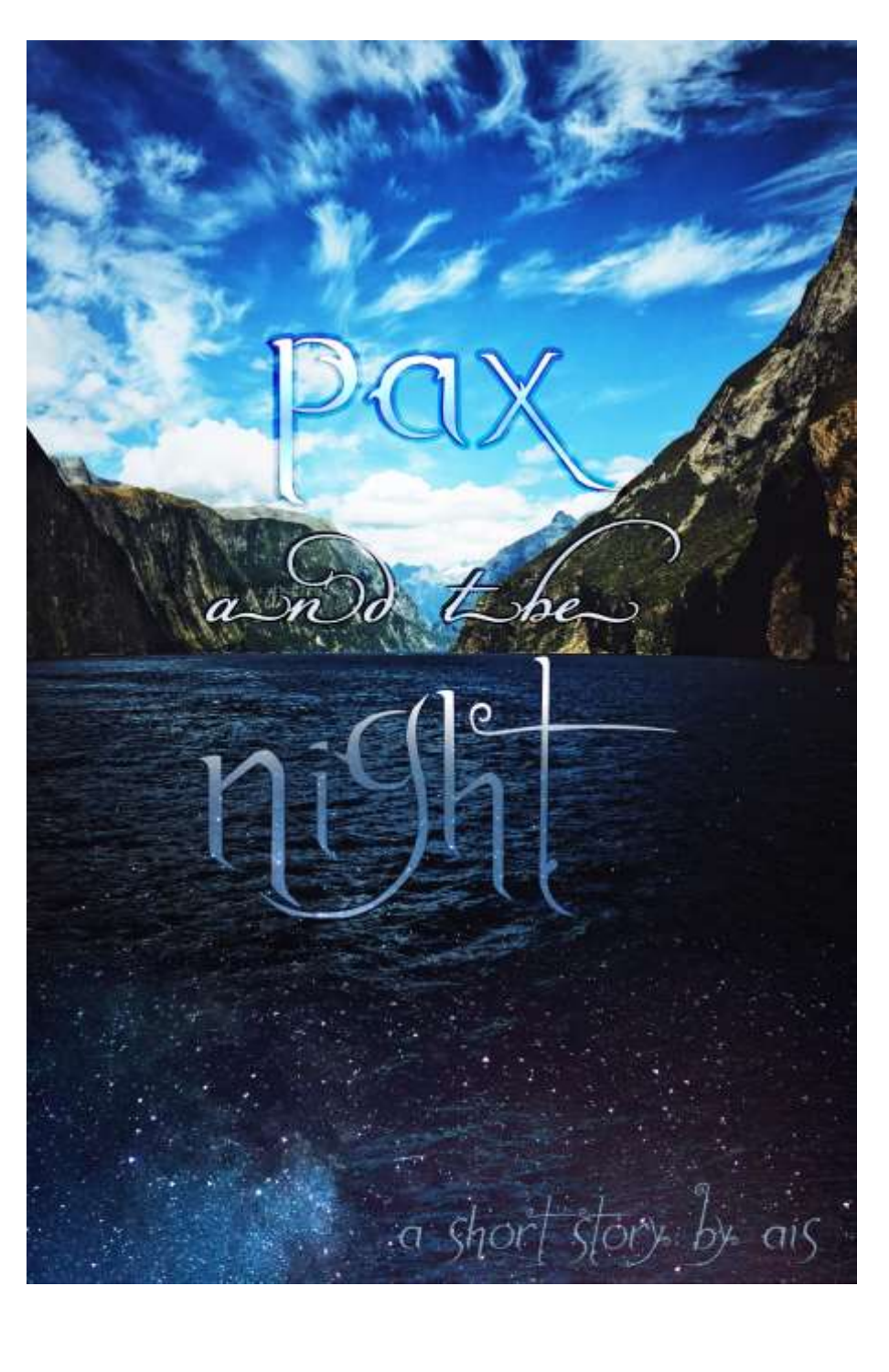# Author's notes:

Read this if you'd like ahead of time, but there are minor spoilers. Otherwise, you can return to this later if you like reading notes.

I thought it would be fun for July 2018 in my Patreon (patreon.com/ais) to make some polls for my patrons to vote on. I gave them some options, and whatever they chose would be integrated into what I would do.

The initial idea for below (started 7/2/2018) came from finishing Westworld season 2 and imagining the first line being spoken between two people, either both not human or one who is and one who isn't, and a simulation being involved. This story is what grew from that vague idea.

Initially, my goal was around 5,000 words max. Obviously, I failed on that point. But it was still fun to write :) I also wasn't sure on a title at first but I like what I went with, and then I made a quick cover to match. Unsplash was invaluable for the images. This is a draft story – not fully edited, just released for fun and to keep it in July 2018 timing :)

Thank you for your interest and happy reading!

Patron polls and their votes:

- Theme: unrelated to anything else (0), Wildwood Rising-related (3), wildcard (8)
- Content: preferred couple m/m (6), preferred couple f/f or anything LGBTQIA+ or no couple (0)
- Format: short story (4), paint comic or art or something else (0)
- Deep undercover 9 (vs held captive 2, memory loss 1)
- Outer space, deep sea, and mountain cave were tied at 5 but now Mt Cave is 6
- Something supernatural / a little alive and a little dead 6 (vs dead 1, alive 1)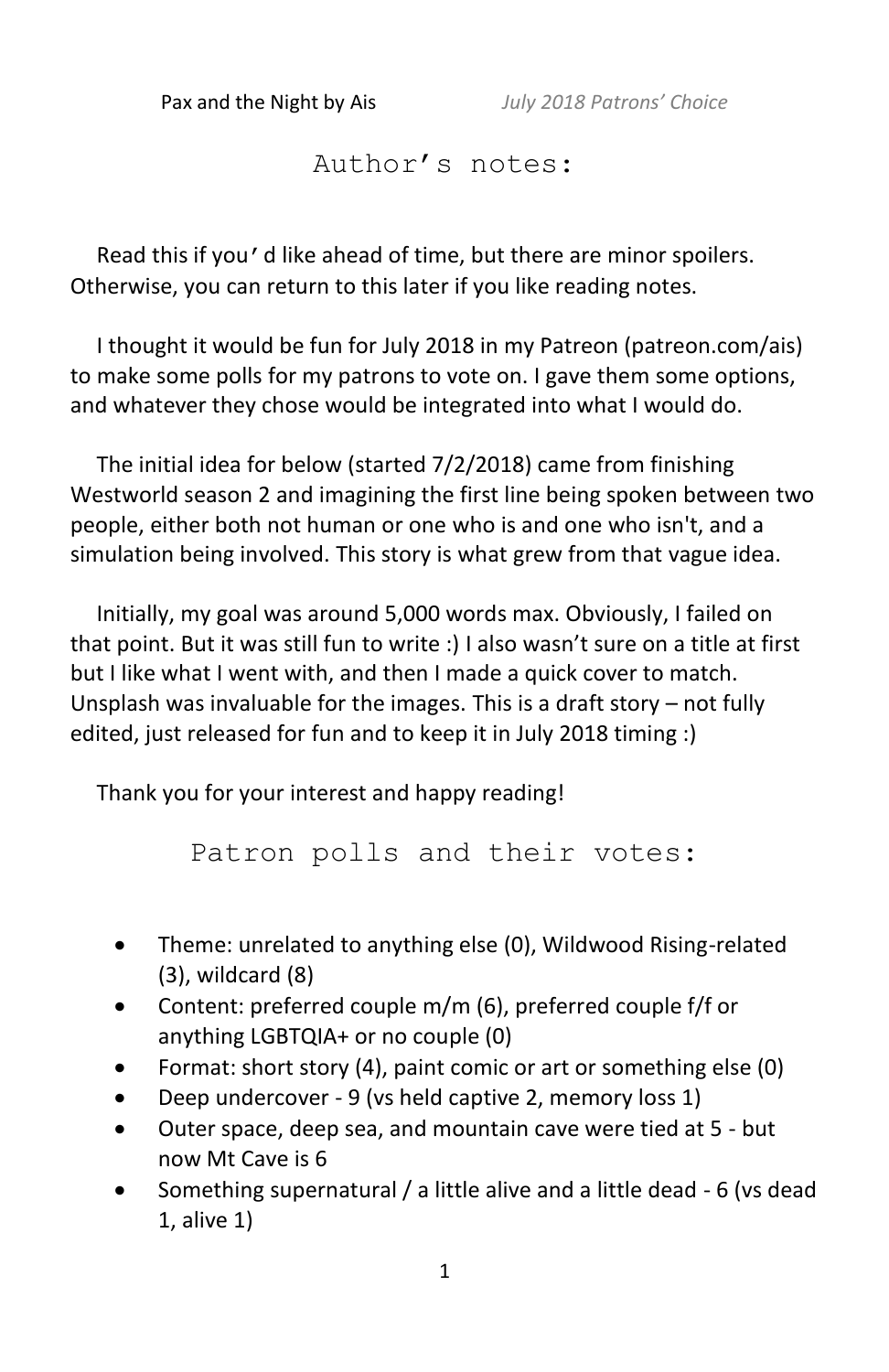# **Pax and the Night – a short story by Ais**

"Do you know what it means to be alive?"

Blaise turned Evard's hand over, revealing the swatch of patchy skin on his inner wrist. Callous met scar in Blaise's thumb running gently over the geography.

Evard's gaze shifted over that meeting of dark and darker, and slid away. Their heartbeats were a quiet melody in the night.

"Evard. Evard." Blaise' fingertips slid against Evard's cheek and gently but surely pulled him back.

Centered, centered, on warm brown eyes.

"Evard." Thumb sliding down to Evard's lips. Catching slightly, ever so gently, on the edge. "Look at me."

The rise on the end of the request, the pensive hope, the quake of love—

They were all there, all right, all perfect.

Perfect.

Evard caught Blaise's hand, fingers curling around and between Blaise's. His gaze fell on the plains and plateaus of that hand he knew so well. It was beautiful. Warm in tone and form; loving in every touch.

And it was...

"Do I know?" Evard kissed Blaise's knuckles, and rested his cheek against the back of Blaise's hand. It was *his* thumb, now, that traveled a short circuit back and forth on an endless journey.

He closed his eyes and breathed. Blaise was there in scent, in weight. "We remain alive so long as someone remembers us," Evard whispered. Blaise was quiet, and so was Evard.

They remained, locked and loving, until finally Blaise spoke.

"You still remember me."

Evard smiled sadly and opened his eyes. The idyllic fields and mountains in the distance, the rush of a heated summer wind at his cheek. The creaking of Blaise's wooden rocker beneath him; always searching for the chair that still let him fidget. The rays of the sun, slowly falling, turning mundane into gold, and dark into fiery light.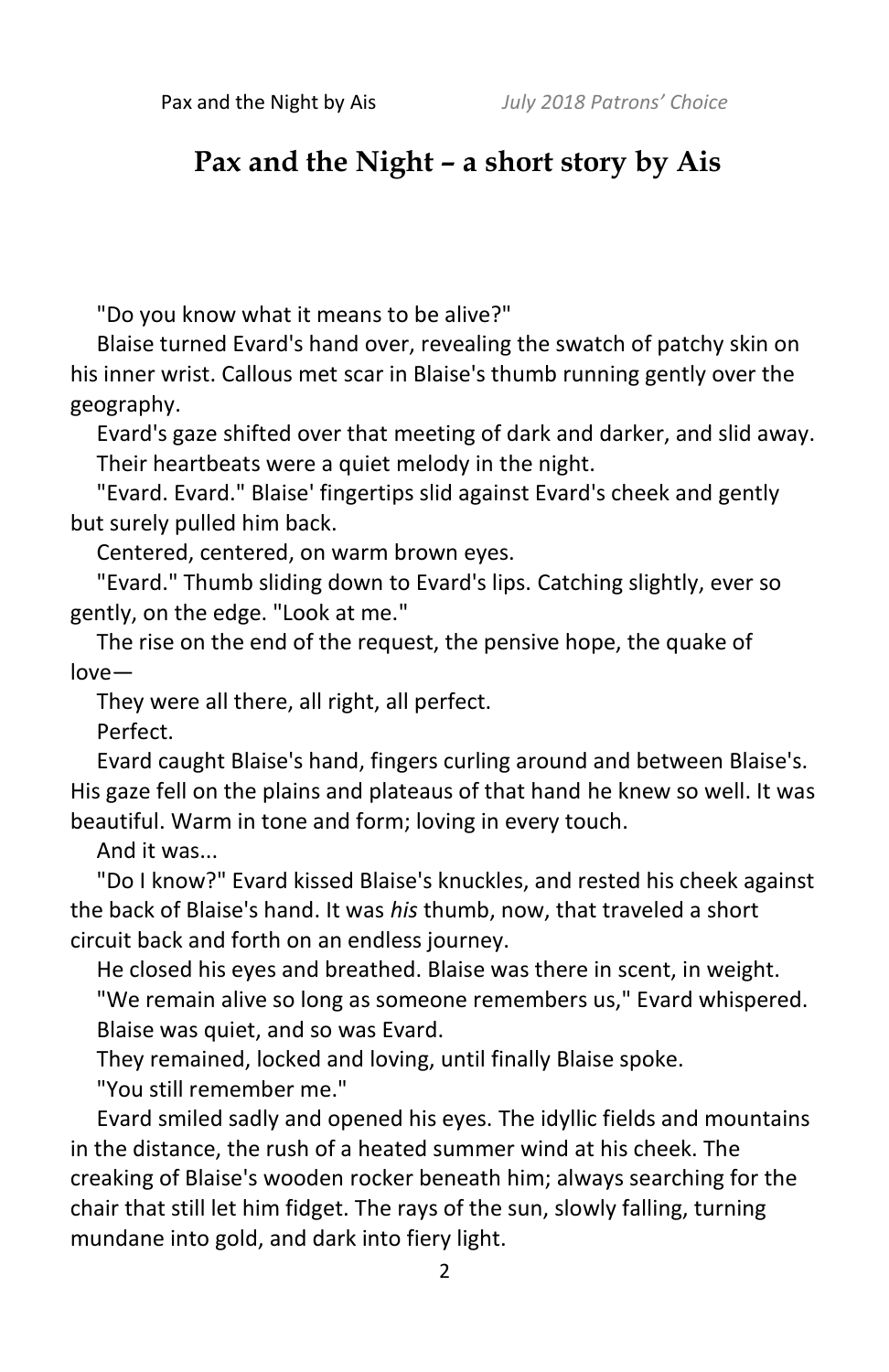It glowed, this moment, with something deep inside.

Something yearning and wanting and wishing and hoping and reaching, reaching—

"How long will you do this?" Blaise asked.

"As long as I need to." Evard released a low breath and straightened. He felt Blaise's dark eyes centered on him, that love and light as bright as ever, but he didn't return the gaze.

He stared, instead, at empty air.

"End simulation."

The pastoral scene glitched and sped away, pixels vanishing in blocky horizontal lines until there was nothing left. Blaise, as always, was the last to go: frozen in time, until time itself removed him from this story.

Evard was left alone in a grey-screened room, on a wooden stool making no sound.

He slouched forward, hands lifting to temples that had so recently been touched. He felt the trembling in the ends of his fingers but, precisely as he had trained himself to do after so long, he ignored it.

A hissing noise filled the room shortly before the door slid open. The echo of heeled boots.

"Are you done, General?"

She always had a twist in her voice — not mocking, but not understanding.

Weakness, she thought this.

Weak will in the midst of a mission.

The answer she had arrived at after years of losses, herself.

"Yes." Evard pushed himself to a stand and straightened his jacket. "What's our status?"

She ticked up an eyebrow.

He sighed and scrubbed at the short patches of hair on his head, a design cut into the black that showed his rank, regiment, and assignment. She had the same, under her colorful scarf. Outside this ship, she had the designs free to the world for everyone to know her status.

He didn't have to ask what she was thinking - it was clearly: *I'm* the Commander here. What makes you believe you can demand *I* give *you* any updates?

And it was true. She captained this ship, not him. Not that he wanted to.

It was just easy, sometimes, to fall into old habits of treating her more familiarly.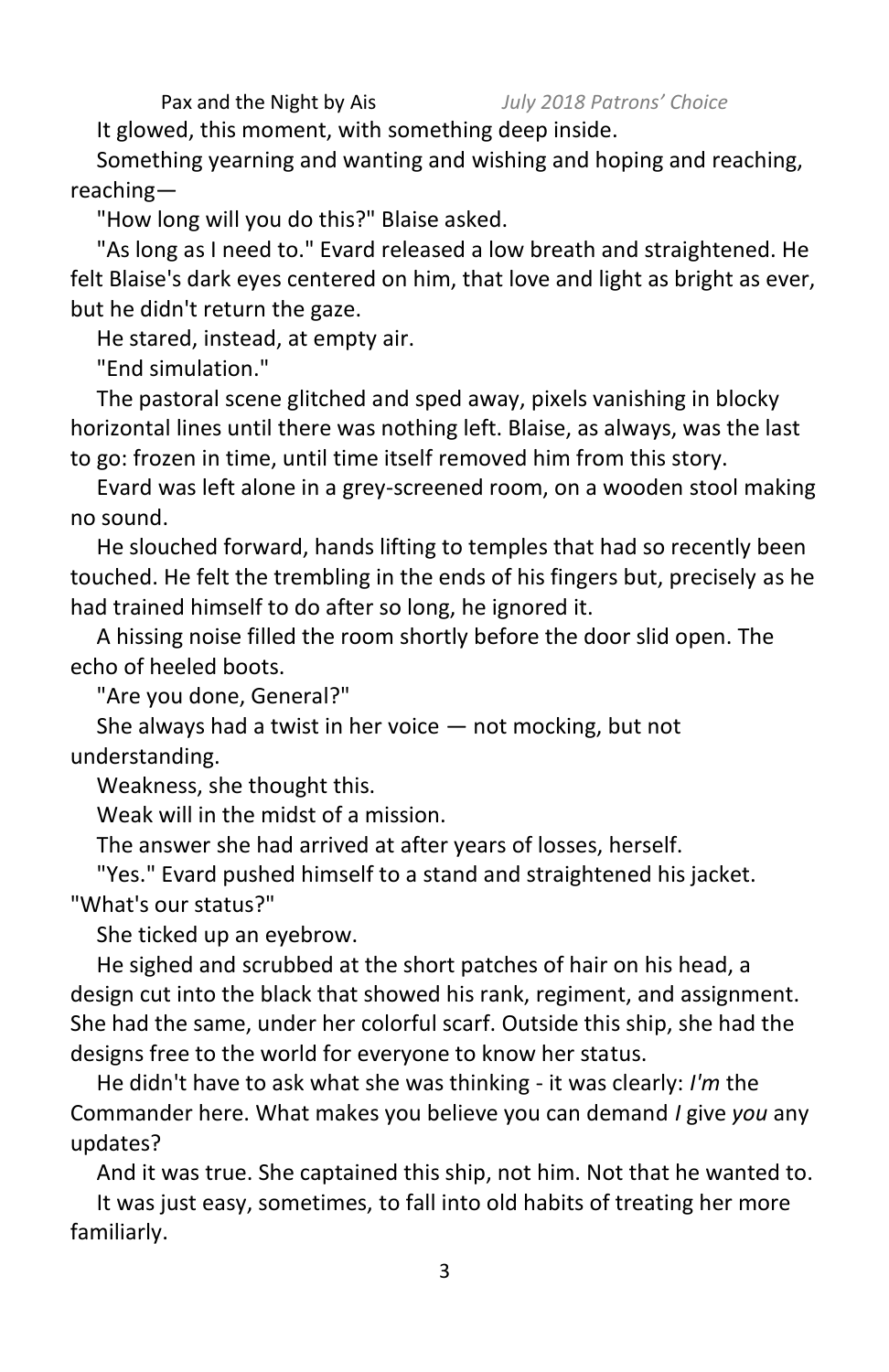"Sorry." He dropped his hand and looked away, gaze angling as always for the wall of windows that, from the simdeck, was blocked.

She turned and strode out, not waiting for him to fall in line behind her. As they walked through the hallways, they received a variety of responses from the staff who passed them.

Evard was never more aware of the difference between their personalities and disciplinary measures as when they walked together. Evame got all manner of startled snaps to attention, salutes, and respectful nods from her position in front. As her view passed them, the same people slumped and flashed Evard a grin or cheerful gestures before turning and scampering off.

Evard smiled to himself.

The healer's deck was full to the brim when they entered. To be expected, he supposed, with a conference going on right now. Still not ideal.

Evame swam through the crowd as effortlessly as a fish through water, somehow not touching a single person. Evard kept bumping shoulders on accident and muttered awkward sorries he knew the healers wouldn't understand, with so many hundreds of languages represented in one space. The white noise of so many conversations flipping between so many dialects and alphabets was enchanting, and might have been relaxing if he had less on his mind.

It took some time before Evard finally got to the back room where Evame had disappeared. As the door slid open at his approach, he heard the others already mid-discussion.

"—carefully or we'll go down in a ball of flames."

"Why would you ever assume we would—?"

"—an't believe it's come to this—"

"—wouldn't have if you'd taken my advice from the start—"

"Zetch, the last thing anyone wants right now is your I told you so—"

"Ah!" The most cheerful of voices was Dr. Edyn, who perked up at Evard's entrance. Their warm brown eyes took in Evard, even as they continued to type complicated calculations into the table's interface. "If it isn't the youngest triplet. Come in, come in!"

Evame got a sour look on her face while Evard rubbed the back of his head again.

"Thank you, doctor."

"Now, now, don't be so formal! Were you held up in the lobby?"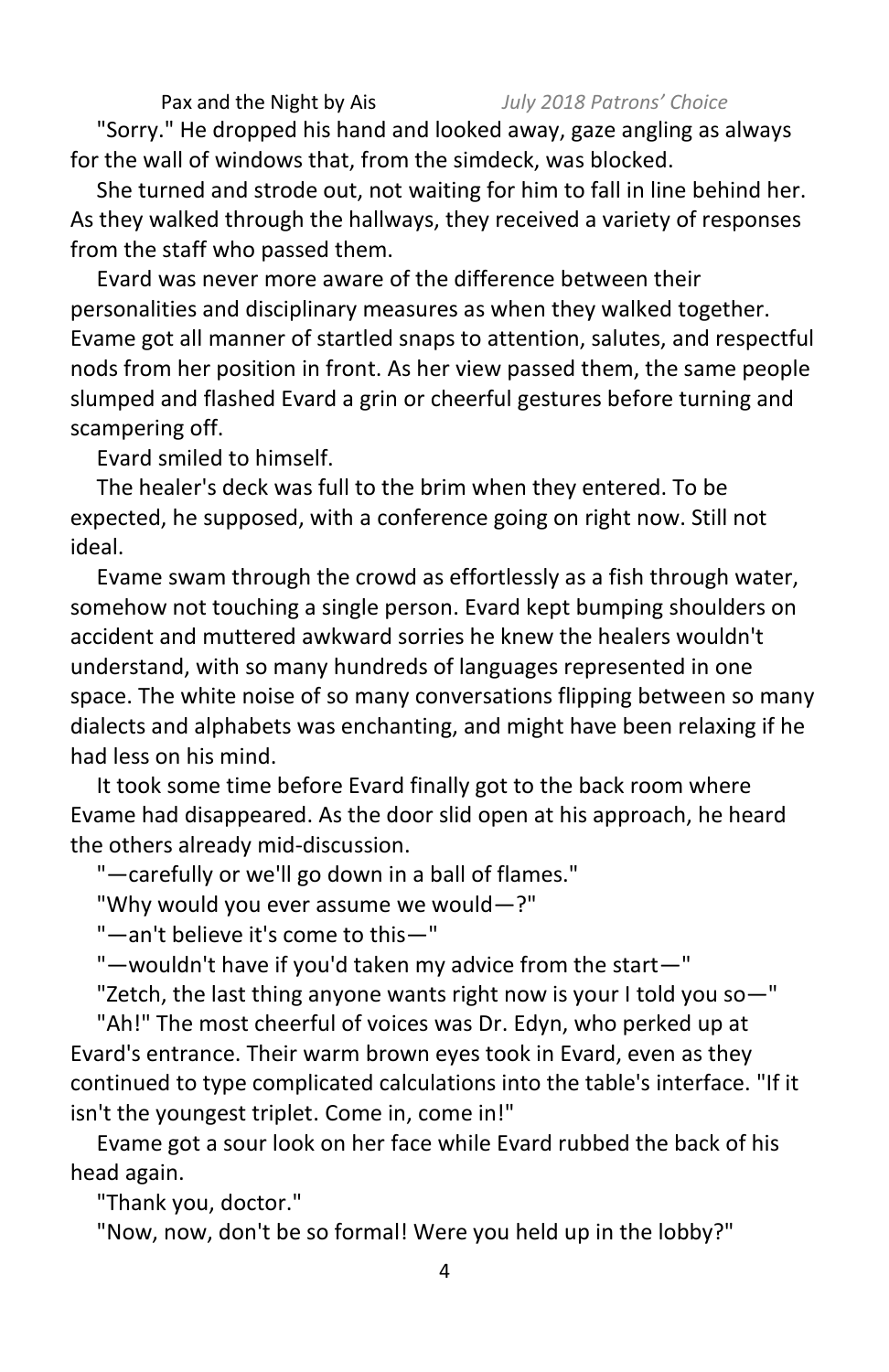"How did you even manage to fit so many-?"

"An act of god, isn't it?" Zetch popped a bubble of glass candy, the crunch mingling with the tink of the knife they flipped over and over in one hand.

As always, Zetch wore a lot of supple leather, chains, gears, and way too many layers for how warm it was in the room. They flicked a nearly-white gaze up to Evard and gestured with their chin for him to sit across from them at the table. When he did, even with him leaning back he sat much more properly than Zetch, who sprawled out with one elbow propped on the table at a wide angle and their body positioned the opposite direction. Then again, having wings would do that.

"I don't believe in god," Conna said. Beside her where she couldn't see, Zetch mouthed the words perfectly in sync.

Evard tried to stop a smile but Conna saw it. She whipped around and glared at Zetch, her golden eyes flashing.

"You little fucker, I know what you did there!"

"Well," Zetch crunched another glass candy, "if you weren't so predictable maybe I wouldn't be able to."

Conna threw her hands into the air. "Augh! You drive me nuts."

"It's a short trip, honey. Hardly a few steps down the corridor."

Conna shoved Zetch on the shoulder. Zetch's wings were folded at their back but they still flicked them; although whether in warning or impatience, Evard didn't know.

Conna's hooves made a racket clacking against the metal floor as she kicked them out in front of her. "Bird," she muttered under her breath, crossing her arms.

Zetch narrowed their eyes and looked over. The designs tattooed into the sides of their shaved head were more visible at this angle; a stark contrast to the light grey and blue hair down the center in a long braid wolf-tail. "Pack mule."

Conna glowered.

"Now, now," Dr. Edyn said with a smile. "No need to argue."

"There's actually *very* good reason to argue," Conna said heatedly, several of her colorful braids falling over one shoulder as she leaned forward. Her white peasant off-the-shoulder dress gapped alarmingly for a moment and then righted itself. "We haven't yet cleared Pax 925 for arrival—"

Evard wasn't the only one to wince around the table; Ala and Willow,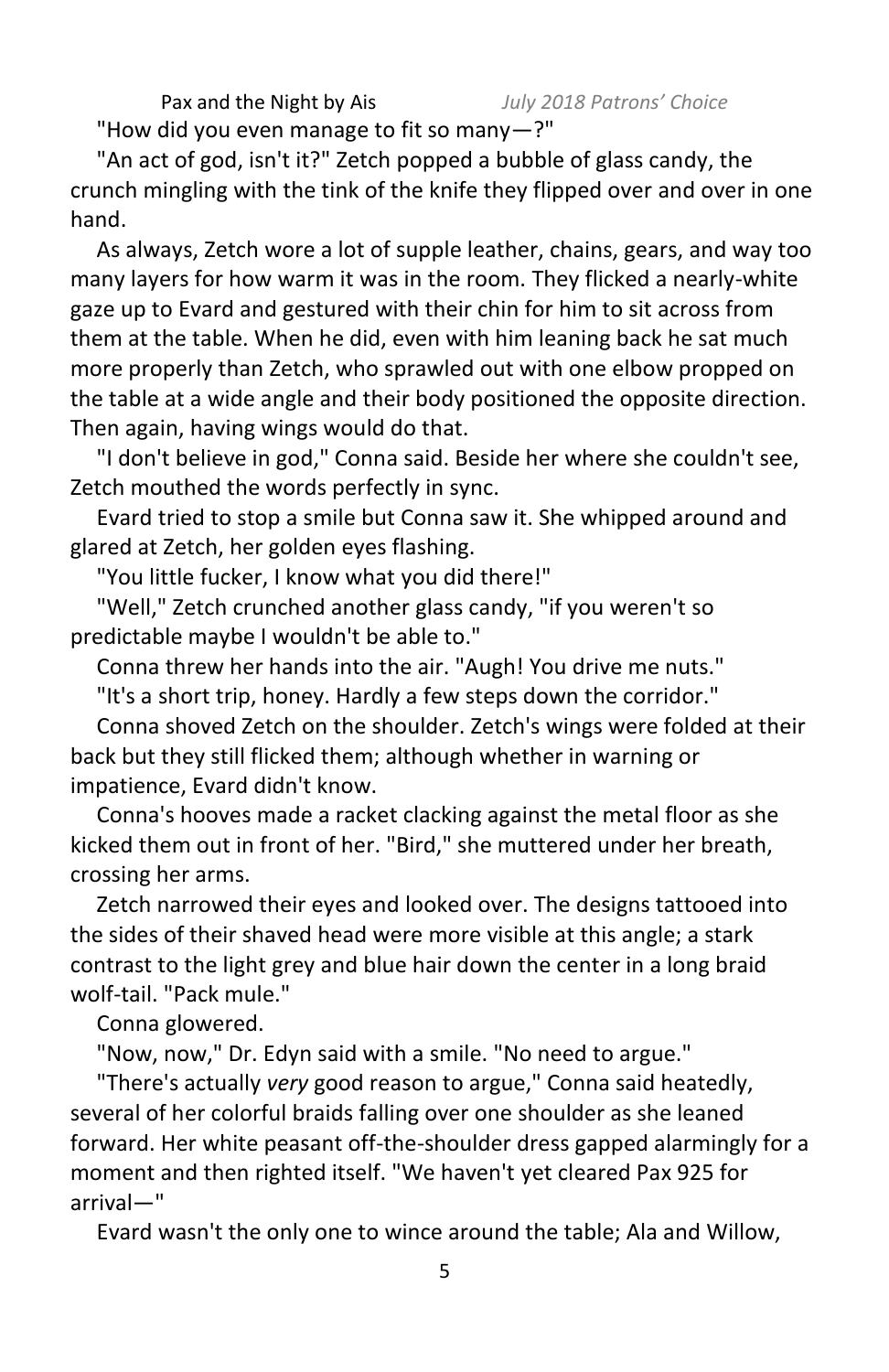who had been staying quiet to the side, couldn't stop reactions as well. Willow's was a graceful shifting of her weight. Since Ala was so small, her reaction was practically full-bodied. Her skin tone shifted dramatically, reflecting her inner turmoil: the dark blue-black of the sea, the green of violently churned waves tinged white. Her hair flashed to lightning from the sun. Only Zetch and Dr. Edyn were unaffected as Evame straightened herself to her full statuesque height.

Before his sister could get started on one of her rants about reading all the damned internal memos, he spoke up.

"We got preliminary clearance, and right now that's all that matters. It'll be another week before we're even in range of their satellites. By then, we should hear a final say."

"Maybe," Conna allowed, "but I still say we should be more cautious, considering—"

Her heated rise of voice cut off abruptly. Her eyes widened, guilt flashing through them as her gaze snapped to Evard. He let out a low breath, trying to ignore the pain that clenched his heart. The others were very quiet, except for Willow who rustled her leaves comfortingly.

Zetch flicked Conna's back with the tip of one sharp wing.

*Idiot,* they said without words.

Conna looked even guiltier and dropped her gaze. "I'm sorry. I didn't mean—"

"It's okay," Evard said. "You can say it. Considering we already lost our best infiltrator there on the first probe."

"We don't know if we lost—"

"He's been gone for over a year, with no word. It's so unlike him that I think we can safely say..." Evard thought he could get through the sentence properly, but his heart wasn't on board with his mind. His throat choked up, and the words twisted and fell to bitter quiet.

Conna wrapped her fingers in her braids.

Willow stretched a vine across the table, warm browns and greens rustling in an unfelt wind. She touched his hand gently, and at that he looked up. She smiled, tipping her head to the side. Her tree-branch hair was rolled into waves of blooming flowers and long tendrils of leaves down her back, and swayed at the movement.

"If there's anything my kind knows, it's that the cycle brings life back to even the most dismal of soil." Her voice was the soothing whisper of wind through a forest, and the vine wrapped comfortingly around his wrist was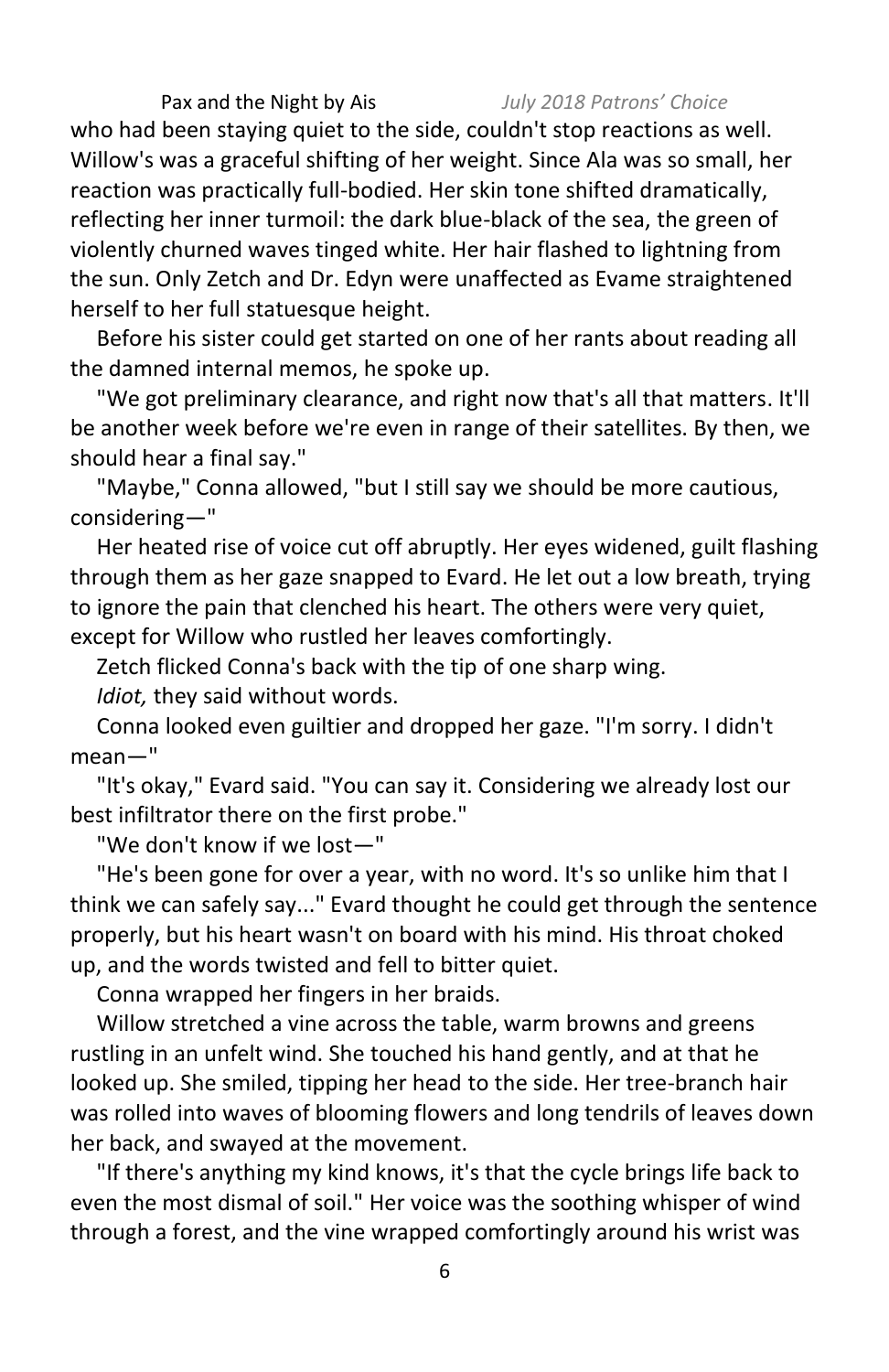warm at the beating of his pulse. "Do not despair until we know for certain."

"Thank you, Willow," Evard said quietly.

"He may be waiting for you." Ala's tiny voice was hopeful and sweet. Evard wished he could feel her same optimism.

"We'll know soon," Dr. Edyn said. "The Community should respond before we arrive."

"And if they don't?" asked Ala.

All eyes shifted to Evard and then, carefully, away.

"We'll decide then."

+ + + +

The thing about space travel, Evard had learned after leaving his home of Besel, was that time didn't make sense in deep space the way it did on land or sea. There was no rotating sun to designate day versus night, nor wind nor clouds to denote the weather. There were no seasons to tell him a year had passed since he'd last touched Blaise's hand, a rushed goodbye without as much affection as they would have liked because Blaise had to get in his pod. They thought they would see each other soon - two months at the most - but they had been wrong.

Evard rested his arm across his knee, drawn up to his stomach. The window would have been cool to the touch on his home planet, but here with the regulated temperatures and the forcefields protecting the ship from debris, the tempered glass felt the same as the cushions beneath him.

Somewhere in the distance, he heard the rustling of recyclable silverware and plates being used; of people sitting down at their tables and discussing a wide variety of topics. He heard the healers in particular in some sort of spirited debate on the subject of rehabilitating lost nerves.

But though those conversations were physically near Evard, mentally and emotionally they were light years away from him.

He felt a tickle on his fingers and looked down to see Ala balanced on one tiptoe, her hands out to her sides. She looked up at him with her wide eyes and tiny mouth. Her clothing this moment was a fitted dress with an attached hood covering her pointed ears and sunlight hair. A faint glow still showed from the shadows of the hood. Her skin was a grey-blue highlighted with silver; telling Evard at a glance her mood. Melancholy, but still wanting to be hopeful.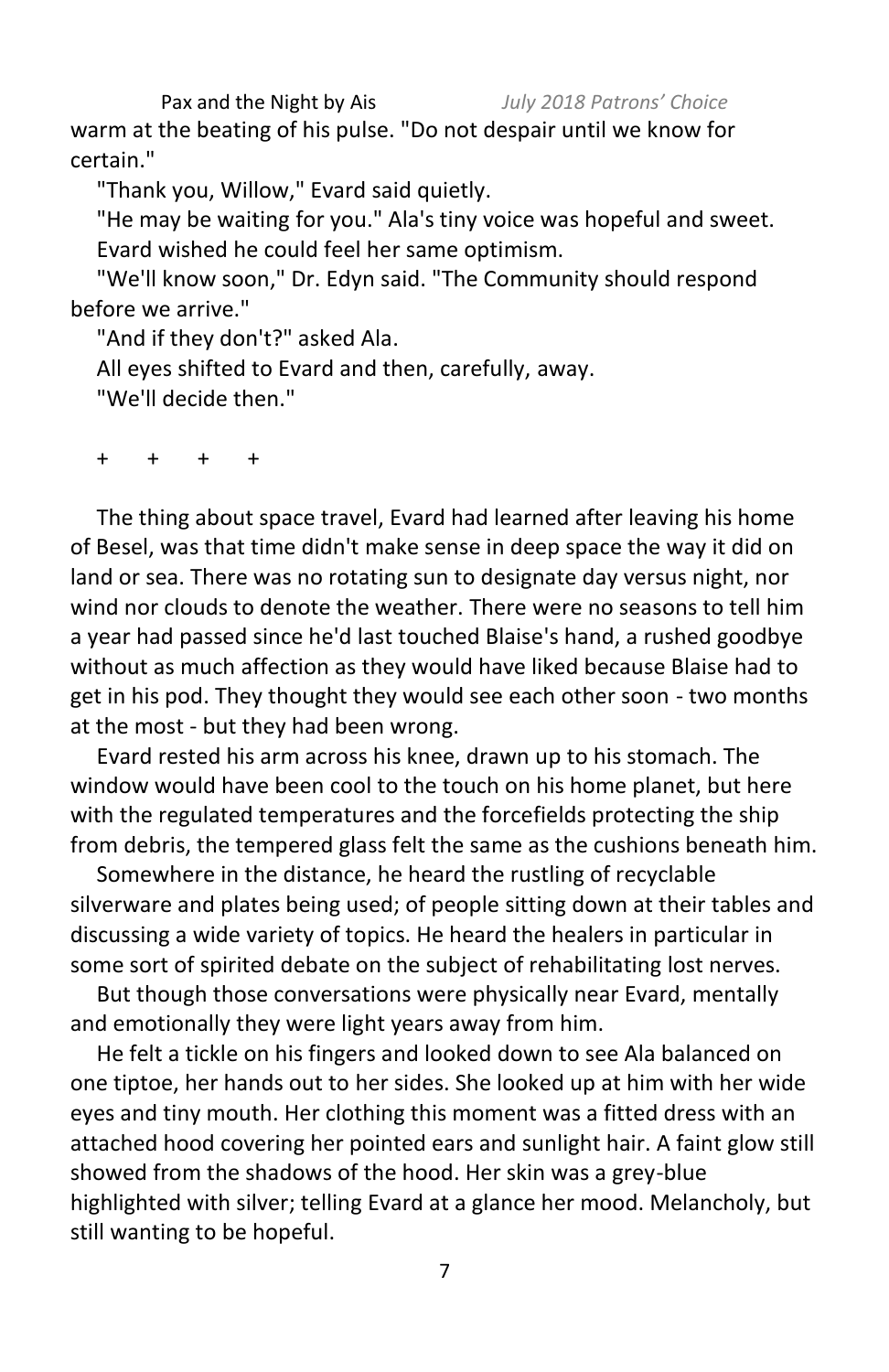He smiled faintly at her, no heart in it at all, and she returned the same. She climbed the mountain that was his knuckles, and settled on the plain of his wrist. He was careful, now, to keep his arm still so as not to unbalance her. She stretched her legs in front of her and leaned back on her palms, looking out at the same starfield that surrounded them.

They didn't speak, but they didn't have to.

They both understood, having each lost a love they might never retrieve.

+ + + +

Pax 925 was a swath of brilliant blue set against the black. Evame hadn't stopped once in the past two days, substituting sleep with energy capsules and the occasional bout in the everlife pool. Even so, she was so keyed up that her muscles could be seen bunching and tightening beneath her skin.

"Have we heard yet?"

Evame turned a sharp glare on Conna, bringing a rush of adrenaline to Conna's veins.

Her hooves clicked quietly on the floor as she stepped back. She held up her hands. "Okay. Okay. We haven't." Her tail whipped behind her nervously.

Zetch expertly crouched on the back of a chair, somehow keeping it from falling over despite their weight. They cracked a glass candy bubble in their teeth, saying nothing. Not needing to.

Evame glared at them, too.

Zetch simply raised their eyebrows and flicked the edge of their lips in a smirk.

Evame began to pace.

Willow stood nearby, her arms crossed at her stomach, her peaceful features aimed outward and downward, to that blue planet that had stolen so much.

"Anything?" Conna asked Willow instead, quietly this time.

"I feel life," Willow whispered. "But as for which..."

A flash of impatience ran through Conna. "What is taking them so long? The Community has had more than enough time..."

"Do you suppose they don't care?" Zetch asked offhandedly, cracking more candy. Their wings flicked at their back.

"Of course they do," Conna said right away, but then stopped and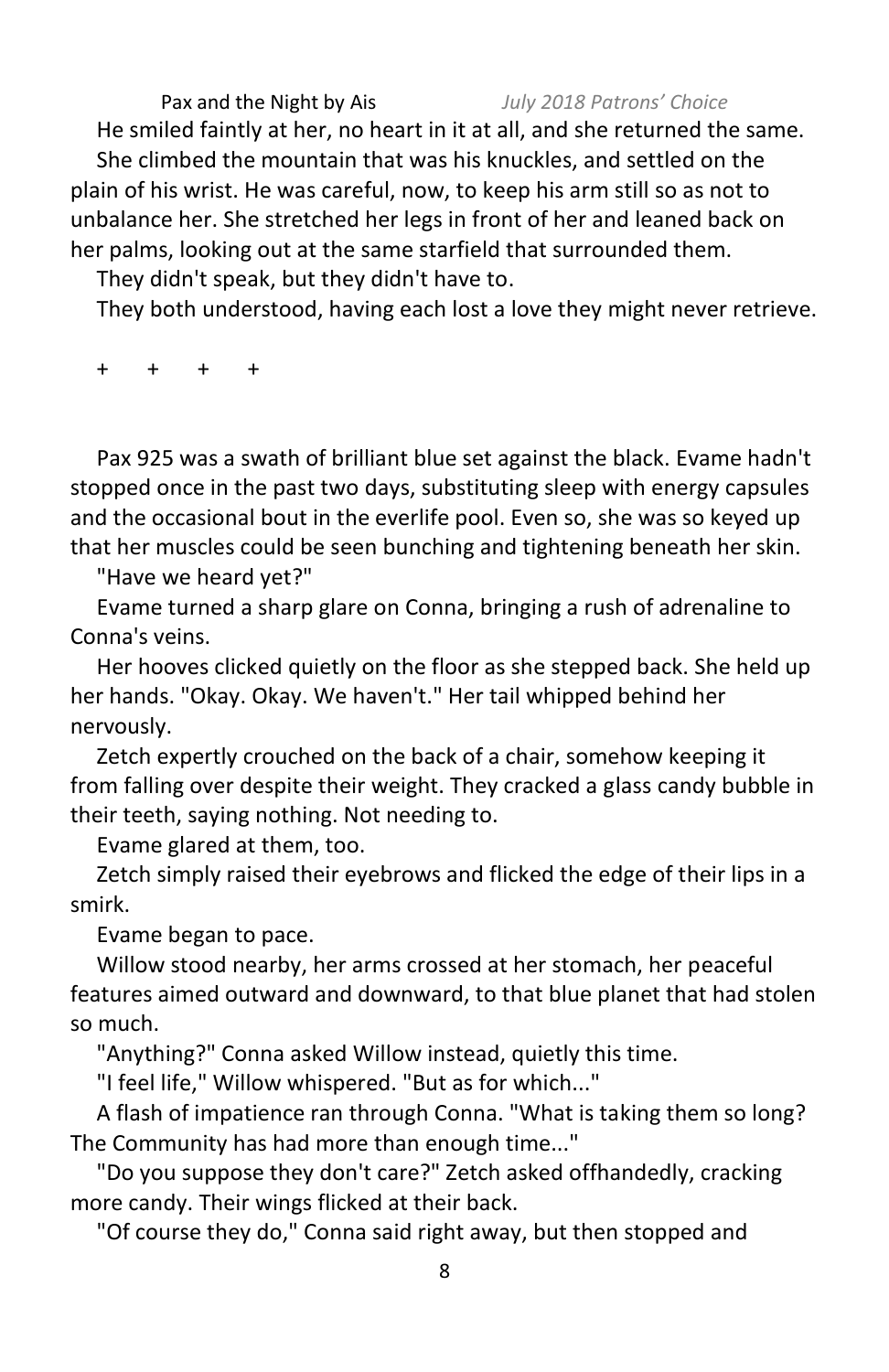quieted.

Did they?

Maybe they didn't.

She certainly couldn't feel the truth of that in her heart.

The Community cared about expansion, and theoretically cared about preservation and protection of the undesignated Pax planets. They cared about meeting the inhabitants, evaluating the worth and stability of the world overall, including the peacefulness and whether or not they could be folded safely into The Community. They cared about a lot, but because they cared about the end goal more than anything else, the timing didn't matter to them as much.

No need to rush, they felt, so long as they did everything right.

But their version of 'right' didn't give weight to the life of a single person sent on a mission to make contact with the planet a year ago, who had since gone missing. All they saw in that loss of life or contact was one tick in a box for the planet's assessment: possibly a native people who were aggressive to outsiders, or possibly a planet so arduous that unsuspecting travelers could lose their way or life. Neither of these were enough to know what their final say on the planet would be.

Neither of these were enough to rush to enter the planet's domain again without clearance.

Neither of these were enough for a rescue, or a burial.

Zetch seemed to have understood the thoughts going through Conna's mind, because they looked down at her with a knowing arch of their eyebrows. Their lips pinched on the edges. Conna had to look away from the weight of that knowledge.

They remembered their own homeworlds; Paxes as well, until they were folded into The Community and identified by a name used by the natives. It had taken decades for her planet, and centuries for Zetch's. A year was hardly a star in the universe of time and possibilities for Pax 925's future.

Evame circled the room again, gaze as sharp as knives on the planet below.

Willow turned her head; merely a brush of her cheek against her flowering hair. It was subtle, but Conna caught it. She focused fully on Willow now; noting the rustling of her woven-branch dress, and the fluctuation of her flowers from bright and open to wilting on the ends.

"What's wrong?" Conna whispered.

Willow's warm leaf-green eyes shifted to Conna. She watched her a long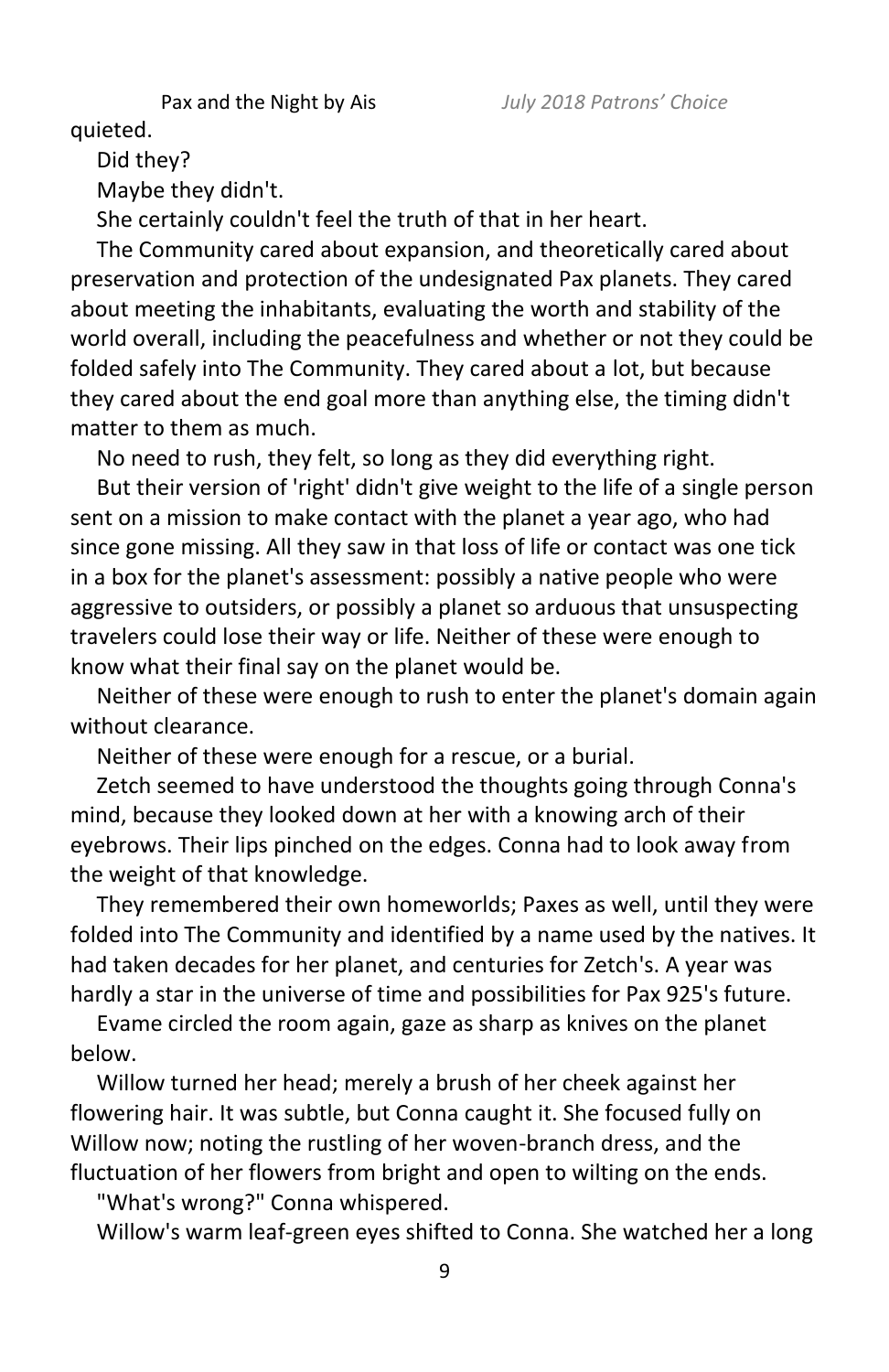Pax and the Night by Ais *July 2018 Patrons' Choice* moment and then looked away. "We need not worry."

That wasn't an answer, and Conna and Willow both knew it. Zetch stretched and hopped down from their perch, their wings folding and hooking in front of them like a cloak. Their tail swept around behind, curling around their right leg. They moved closer to Conna and Willow, watching until Evame was distracted peering out the door to the hallway as if expecting a messenger to barrel toward them.

"What's up?"

Willow's vine lips fluctuated.

Conna touched her on the back of her shoulder. "Willow?"

Willow wouldn't answer at first, but it was Zetch who asked the question no one had thought to voice yet:

"Where's Evard?"

+ + + +

The pod's lights screamed at Evard from every angle as he barreled through the atmosphere. The seat-belts cracked into his shoulders, his torso, his stomach and his legs. His head jacked back and forth in spurts thrown forward from the resistance in the atmosphere, crashed back when he hit a bump in the air currents and was rocketed to the side.

He tried to keep the pod even-keeled, tried to keep it from spiraling downward in a blazing mess, but the pod wasn't built for this sort of entry. It was supposed to be released once past the outer atmosphere and in the height of the clouds, not from a spaceship hovering above it. It may have technically been rated for safety at that level of pressure, but it certainly wasn't built for the comfort of the pilot in those circumstances.

The pod's stabilizers overran their battery, and fizzed out. The entire ship instantly snapped into a free-falling corkscrew, rolling faster and faster; a hurricane spin so intense that the sky and land lost all meaning and blurred into a single, dizzying color.

Evard was going to be sick.

The proximity warnings blared to life, shrieking so loud his ears pounded. He couldn't even respond to it before he was nearly thrown from his seat even with the seat-belts.

The air in his body jettisoned out at once.

The world around him went fuzzy, and then black.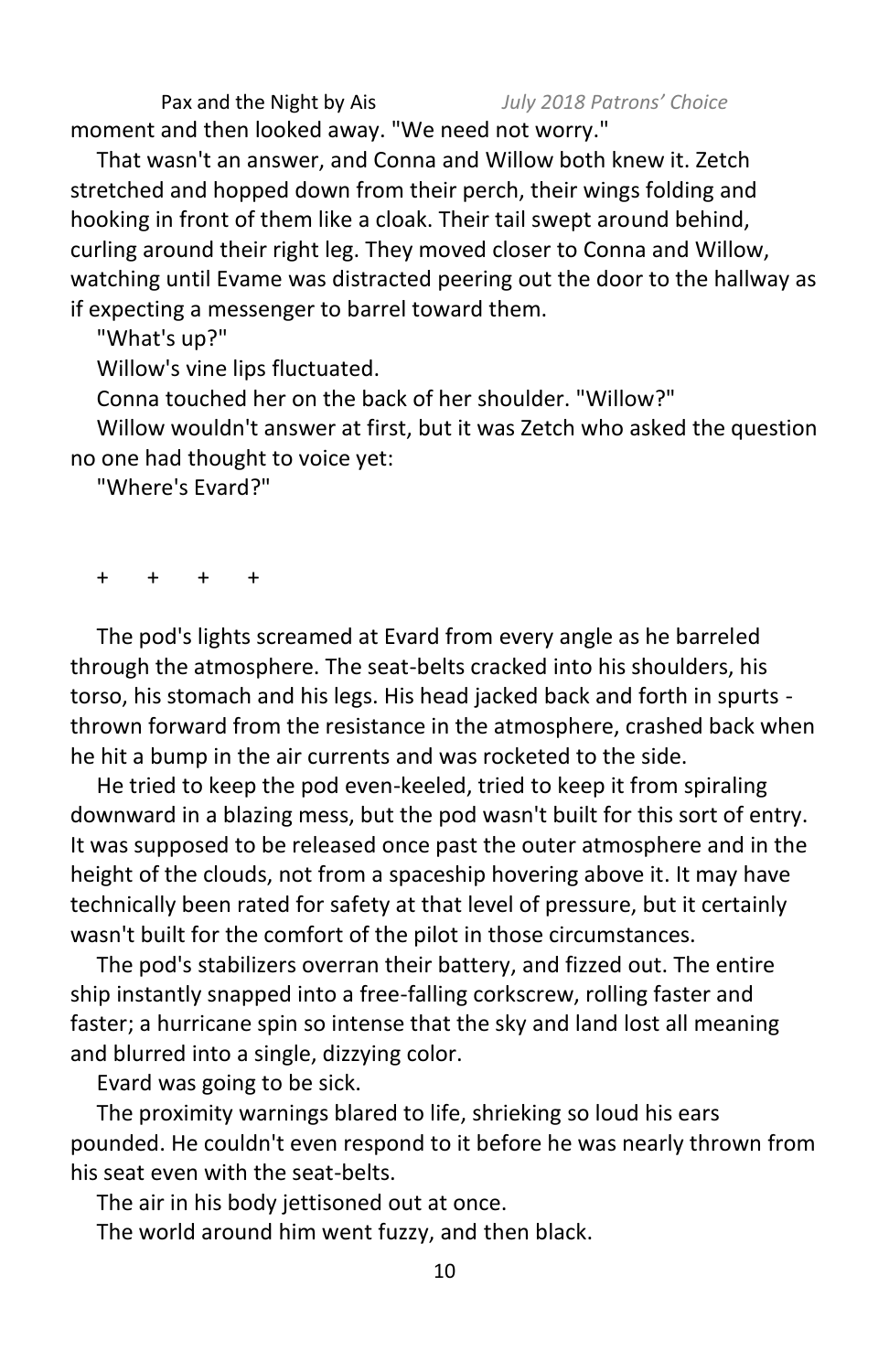+ + + +

Flickering light blurred on the edge of his consciousness. He heard a voice, echoing. *Evard. Evard. Evard.*

+ + + +

Movement caught his bruised shoulder against something hard. He groaned.

His voice caught in his throat and died, buried beneath the weight of his pain.

+ + + +

The light of a campfire crackled nearby, but he didn't hear a sound. He felt it on his eyelids; saw that fuzzy orange-red that jumped and flitted like flames dancing through its fuel. There was no warmth like he expected.

Like a moth, it drew him.

Light, and light, and light. A contrast to the dark that surrounded his medicine head. It was like cotton tied like wool around him over and over, blurring the clarity that should be his surroundings.

Light, and light, and light.

Flickering, jumping, inviting.

He groaned.

Slowly, like anchors tried to keep them down, he opened his eyes.

At first, he saw only the contours of shadows above him. Darkness on his periphery, and shapes brought to life only through the flickering campfire.

Slowly, slowly, his understanding of the world expanded. He was in pain.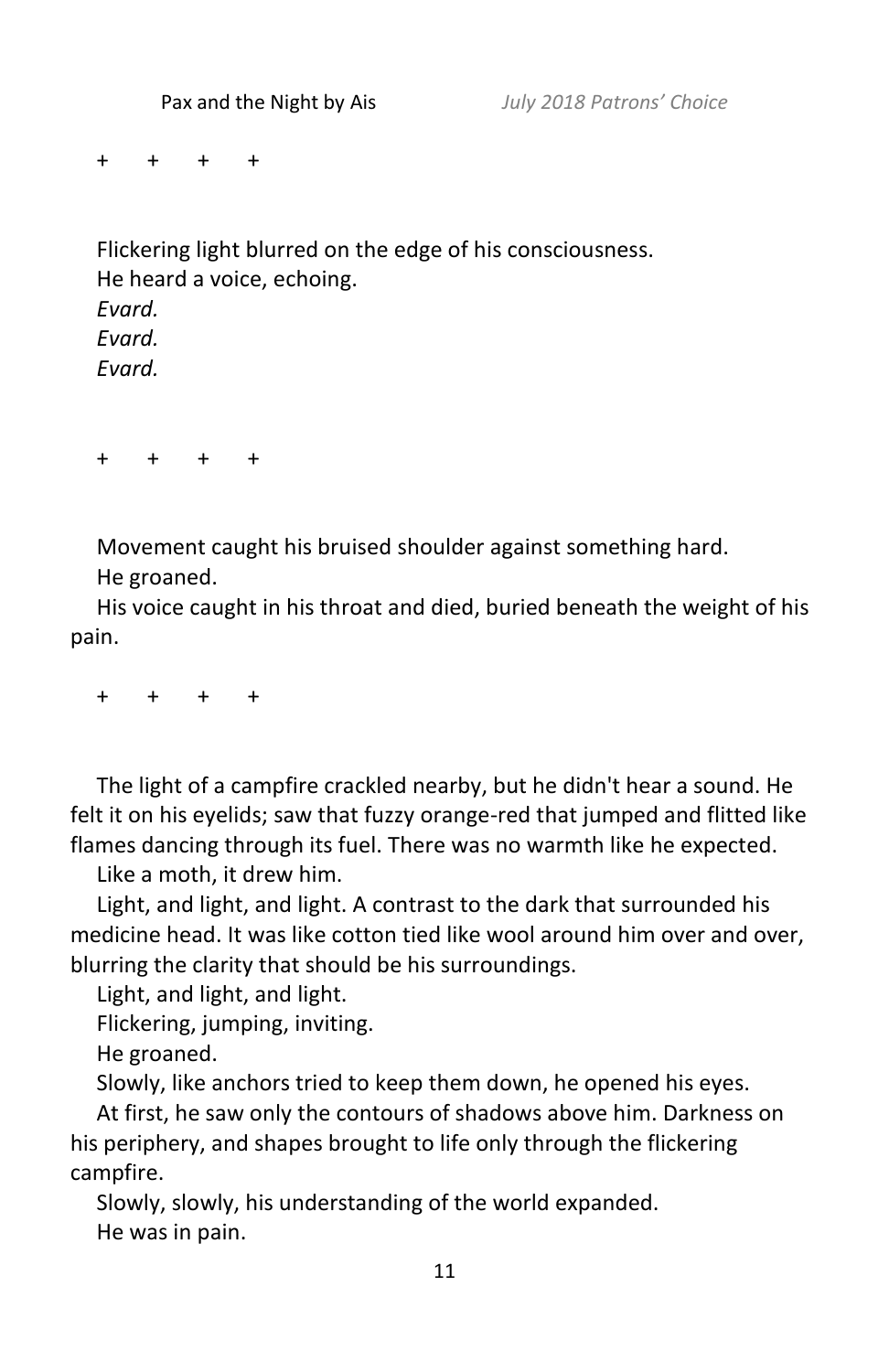His body felt like it had been bludgeoned all over. It felt like there wasn't a stretch of him that wasn't bruised or maybe broken.

His eyes throbbed with the beating of his head; the blood pumping through his veins in a resounding, sickening drumbeat.

Ba-*dum.* Ba-*dum.* Ba-*dum.*

He felt that cacophony down to the tips of his fingers and toes; back up through every crevice and peak, to his temples where it pounded out any thoughts.

Ba-*dum.* Ba-*dum.* Ba-*dum.*

Somewhere, his voice released in another moan.

Somewhere, the light flickered faster.

Somewhere, he thought he heard movement but his eyes were already falling shut once more.

+ + + +

When he came to again, the pain had lessened slightly. His head was a little clearer.

This time, it wasn't campfire that flickered against the walls and ceiling, but moonlight shimmering off a tumultuous sea. It rose and fell in waves across the edges of the ceiling, casting unpredictable silver-blue on the walls and down, down to the floor.

He turned his head slowly, testing his muscles.

Two moments of understanding converged:

This was a cave.

The moonlight was too bright for the depths of it.

Before he could turn those into a cohesive thought, the question he was too fuzzy to ask was answered.

Ala phased into existence in front of him, her huge eyes worried, her skin the deepest shadows cast blue from a turbulent sea. Her hair was the moonlight, ebbing and flowing with worry, until she saw him awake. It burned bright, then, as if the moon burst clear from the clouds and shone silver-white down to the world below. Her skin shifted, the deep brown of trees: confident, steady, and powerful.

"You're awake!" Her voice was so small, as was the rest of her. Her hood was back off her moonlight hair, and her eyes searched every part of him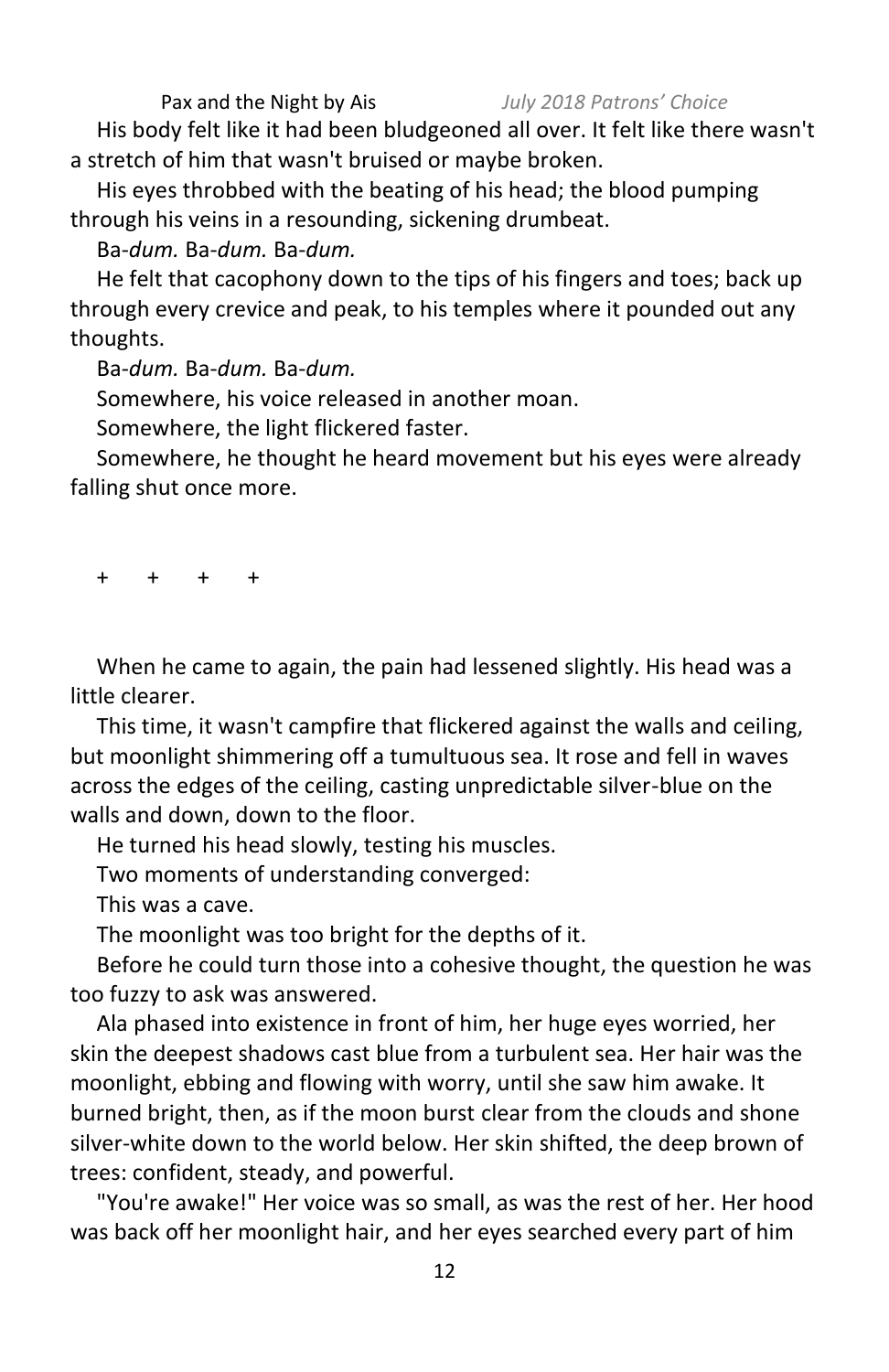she could see. Her small hands followed, gentle tickling touches that should have bothered him but only made him feel comforted.

"What?" he tried to ask, but his voice was rocks tumbling down a hillside.

"I can't heal you. I couldn't get Willow. I didn't know what to do." He groaned and looked around as best he could. As he'd thought, he was deep in a cave of some sort. But how...?

"How did you move me?"

"I phased you."

He groaned more deeply, his head pounding violently as he slowly tried to sit up. She jumped up to his shoulder, and balanced as he righted himself.

For a moment, the edges of his vision went black, and what he could see before him became a starkly tightening tunnel. His hearing went distant, fuzzing out as if he fell underwater. He thought it was just the cave, but then he realized he was passing out.

Ala was there, her tiny hand strong but gentle on his cheek, her voice a calming balm in his ear.

"Please stay awake. I can't move you again."

He drew in a deep breath through his nose, held it until his head pounded, and released it through his mouth. He tipped forward carefully, so as not to upset her, and dropped his head between his knees. There, he breathed evenly, in and out, in and out, to remain awake.

Slowly, his vision crept back out to his periphery.

Slowly, his hearing returned.

Slowly, he regained full consciousness.

He ran a shaky hand back over his head, feeling for wounds, finding only bruises and his ranking shaved in the designs of his hair.

He assessed the rest of himself slowly, carefully, taking the time he needed to feel every inch of himself by focusing on it, and by running his hand over skin and feeling gently for breaks in the bones.

Miraculously, he didn't think he had broken anything.

It seemed he may have escaped with only sprains and bruises.

The pod's safety features were incredible, considering he had used it far outside its norm.

As much pain as he was in, the fact that he was alive and felt he could probably walk was more than he should have been able to expect.

It made him even more hopeful that Blaise was okay, as he had come to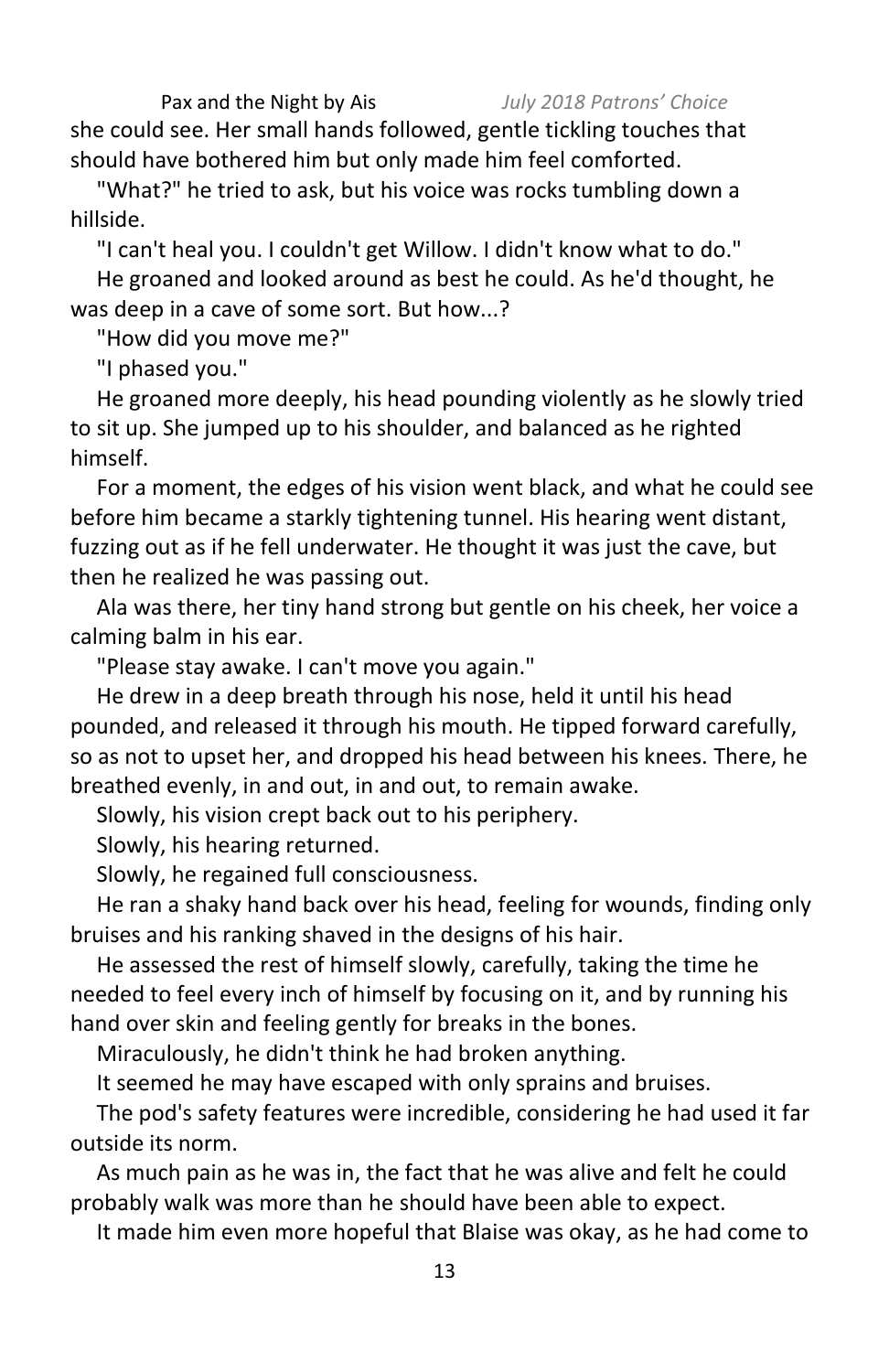Pax 925 in an upgraded version of the same pod. If Evard survived that fall in his version, surely Blaise had as well.

When he was finally able to move, he looked down at Ala, who now stood on his knee.

So many questions ran through his mind - how had she been able to phase him when he was so much bigger than she was? Wasn't she exhausted? How had she survived that pod crash? Where had she been?

But mostly--

"Why are you here?"

She crossed her legs and sat down, quirking her eyebrows up at him. "Why wouldn't I be?"

"It's not safe."

"If it's not safe for me, it's not safe for you."

"Yeah, but—"

"I wanted to." Her hands curled into fists at her side, a tiny pressure on his knee. "I couldn't help when Clara didn't return, so..."

So if Blaise could be rescued, maybe there was hope for Clara too.

So if Blaise could be rescued, maybe even if Clara was dead, Ala could feel like she saved someone instead.

So if Blaise could be rescued, at least someone would be reunited with their love.

Evard sighed lowly, and held out his hand. She climbed up onto his palm, and balanced herself with outspread arms as he raised her up on level with his face.

"After this, should we go to Pax 880?"

Ala's skin and hair flickered into a stormy sky. Her hands caught and twisted against each other at her stomach. "The Community deemed them uninhabitable by our standards."

Evard met her eyes evenly. "After this," he repeated more strongly, "should we go to Pax 880?"

The storm in her features turned to lightning and thunderclouds. Her breath sped. "If—if we did—"

"I'm aware of what The Community will do for disobeying their orders. But they would have left Blaise and Clara both to death for their cataloging of planets. I don't know if I—"

She stopped him with a hand on his lower lip. He realized his heart was speeding, and his limbs were tingling. The idea of disobeying the organization that had been his entire adult life was terrifying.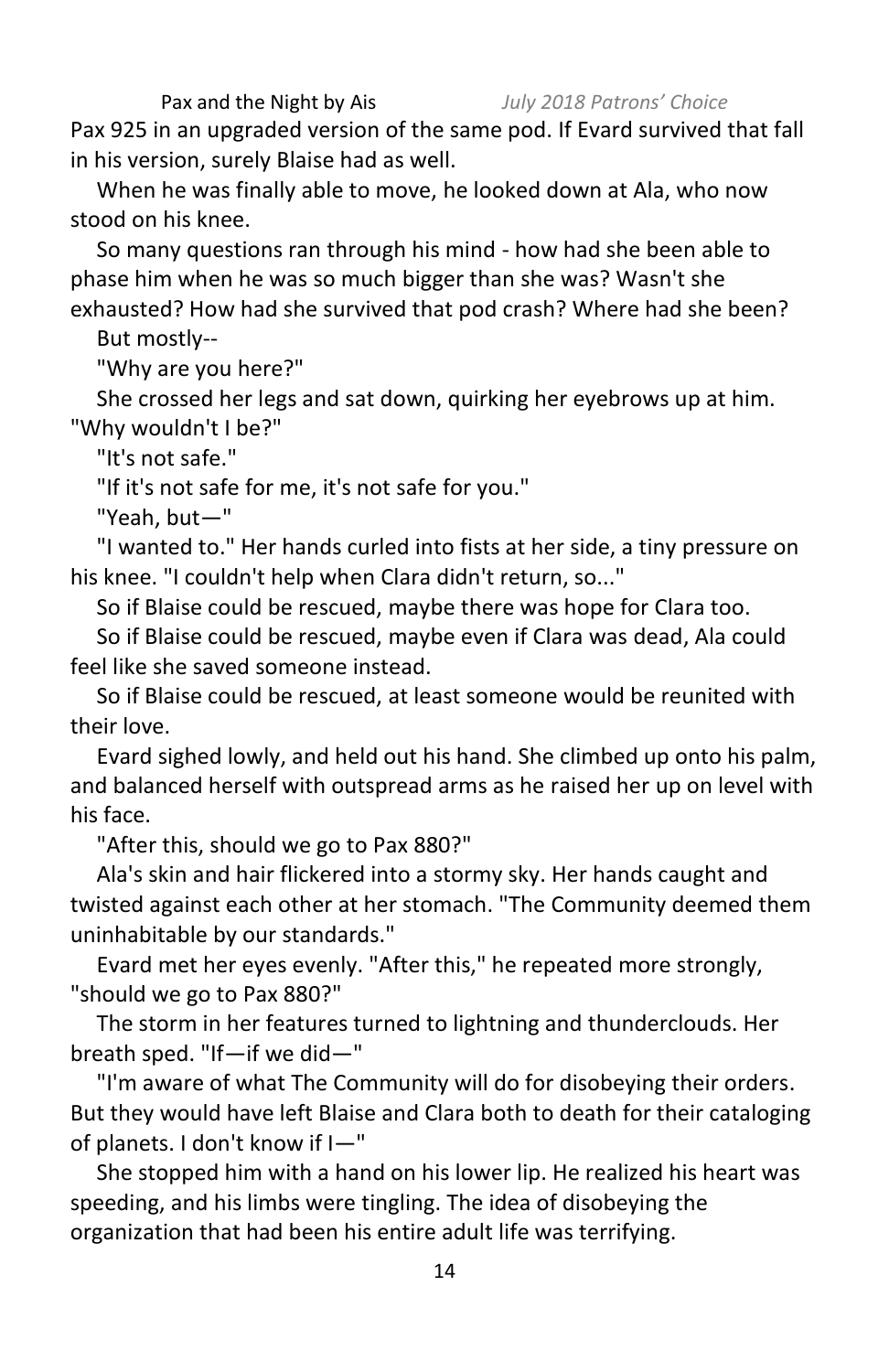And yet...

"We'll focus on this first," Ala said, but the warming of her skin tone and the calming of her lightning-hair told him all he needed to know about her appreciation.

"Thank you," he whispered.

*Thank you,* said her sunlight hair and sky-blue skin.

"Do you know where we are?" He looked around, but all he could see was the light cast by her, and the darkness it fed.

"Somewhere in a mountain, near a sea. I don't know more without Willow."

Or Zetch, who could fly or mold the stone around them, or Conna, who could scale the mountains easily or commune with animals. Ala didn't say this, but they both knew it.

Evard was only human. He had no extra powers to help in this rescue. If he'd wanted to give himself his best chance to succeed, he should have brought the others. But to do so was to endanger their standing with The Community, and he couldn't do that.

Worry set in; a seed taking root in his heart.

"Are you sure you're okay with this?"

She understood what he was really asking.

"I no longer represent my kind to The Community. Others have joined since me."

Translation: my homeworld is not endangered by my standing as a representative of my species.

In other words, even if she was excommunicated, her homeworld would not lose its place among The Community, and so her people would remain safe.

He let out a low breath.

She smiled, and her hair and skin became the light between the shadows cast by leaves in the wind. She stood up, and he understood her request. He moved her to his left shoulder, which hurt the least, and he oh-so-carefully wobbled to a stand. The world felt too big and too small all at once, and he had to brace himself with a hand on the rough rock. It was cool to the touch. Familiar, like any time he had touched a cave on his homeworld.

He drew in a deep breath and let it out slowly.

He could do this.

Together, with Ala, they would win.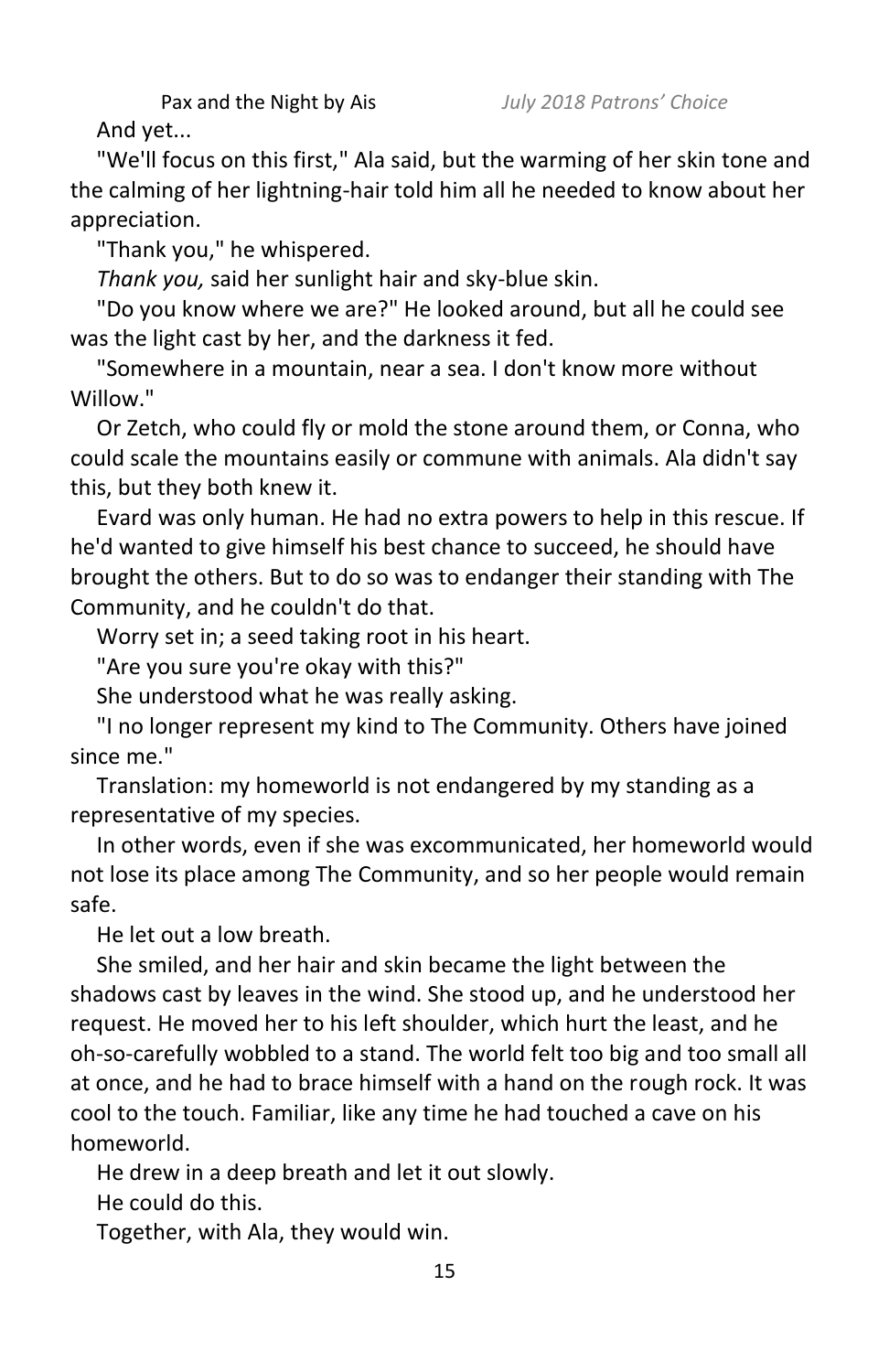"So. Where next, do you think?"

"Deeper," she said, "into the mountain."

"Not out?" he asked in surprise.

"This is the safest land I could find. It's more mountain than island. If we try the sea..."

They had no boat, no ship, no nothing. Too much water would kill her as much as it would him.

"The cave, then," he said, and began walking.

+ + + +

How long they spent in a slow descent deeper and deeper into the mountain, he would never know. He felt the pressure changing on his chest, and the strength of his lungs. He felt the walls grow cooler, and dampen until moisture became a constant condensation. He felt the floor grow slick at times, and even as careful as he tried to be, more than once he fell. It hurt worse each time, and nearly knocked him unconscious once. Ala's light brought him back each time, with her voice the guiding touch.

Stay with me. Stay with me. Stay with me.

Together, we will make it.

Together, we will succeed.

They didn't know which direction to take; didn't know even if they were finding themselves a burial deep beneath the mountain. Evard tried to take only right turns, as if this were a maze that would swallow them whole. It worked at first, letting them backtrack when they ran into dead-ends, and choose the next right instead. But eventually he grew weary and tired; his vision blurred, his body ached, and Ala's light was dimming as her energy lowered.

She needed sleep, and so did he.

They rested fitfully. Sounds seemed so loud in the dim ever-night. Eyes felt ready to peer at them from any corner. Claws that likely didn't exist seemed ready to snatch them from the dark.

Sleep. Sleep.

They tried, but it was hard.

When they woke, Evard walked anew.

At first, Evard thought it was the change in elevation that was making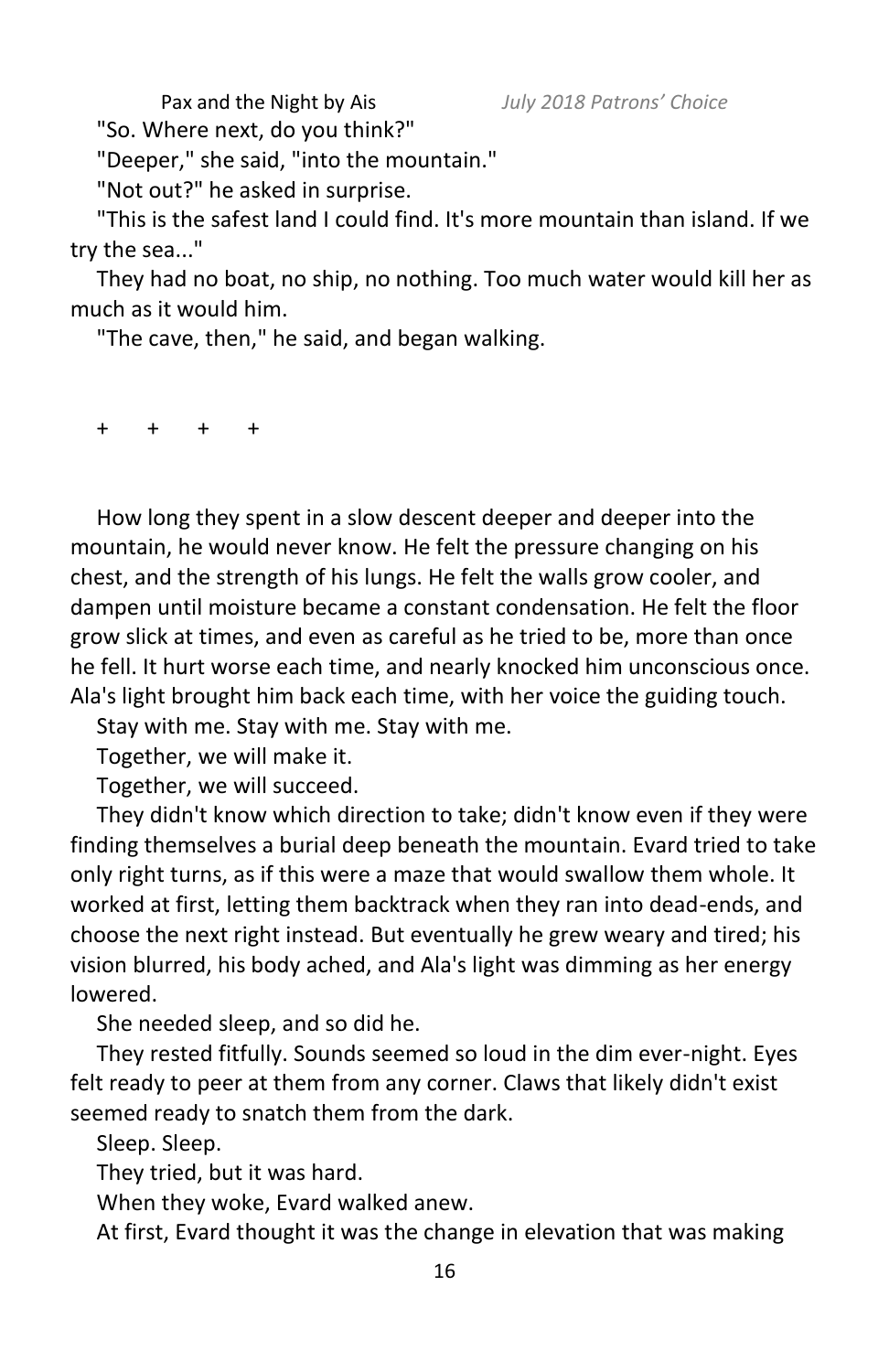him dizzy, but he realized after several more missteps it was hunger.

When had he last eaten?

How long had he been unconscious?

How long had he slept since?

Ala didn't need food, not the same way he did. But they had no access to anything down here, and even if he spent all his time trying to find the exit they would only be met with the same problem. The sea may have fish, if he could figure out how to catch it, but for all that Ala's hair brought light, it was not fire. It would have taken too long to try to figure out how to eat anything, and whether it was poisonous. They could have drawn attention to themselves. And they didn't know yet what sort of inhabitants were on this planet, or whether they would survive an encounter.

They only knew that, as it was a Pax world, and due to its initial assessment before Blaise left, the air was breathable for Evard, and the gravity was close enough to his norm for him to function.

But what could he trust to eat here, even if he found something so deep within this cave?

He couldn't trust anything, so he pressed on.

Dizzy, dizzier, the cave at times tilting and whirling around him. His breath felt like a tickle at the base of his throat. His lungs wouldn't fully expanded the way he felt they usually did.

Deep breath in, low release out.

Walk, and walk, and walk, with lead-heavy legs and wibbly-wobbly arms. Walk, and walk, and walk, even when he felt it was impossible to continue. Lean against a wall when needed, be unable to stop from sipping water that fell from the walls. Walk until he could walk no more, and then walk further.

Continue, continue, because there was no back.

The future was all they could aim for now. No past could regain them, with the choices they had made.

*This is stupid,* he thought at one point. *Blaise wouldn't want me to endanger everything for him.*

*This is crazy,* he told himself.

But he had known the second he had lain eyes on Pax 925 through the tempered windows that there was no way he could ever fly away from this place and leave his lover to the unknown. It didn't matter what happened down here. If he left without even trying, he would die inside as permanently as he would die if he fell and broke down here.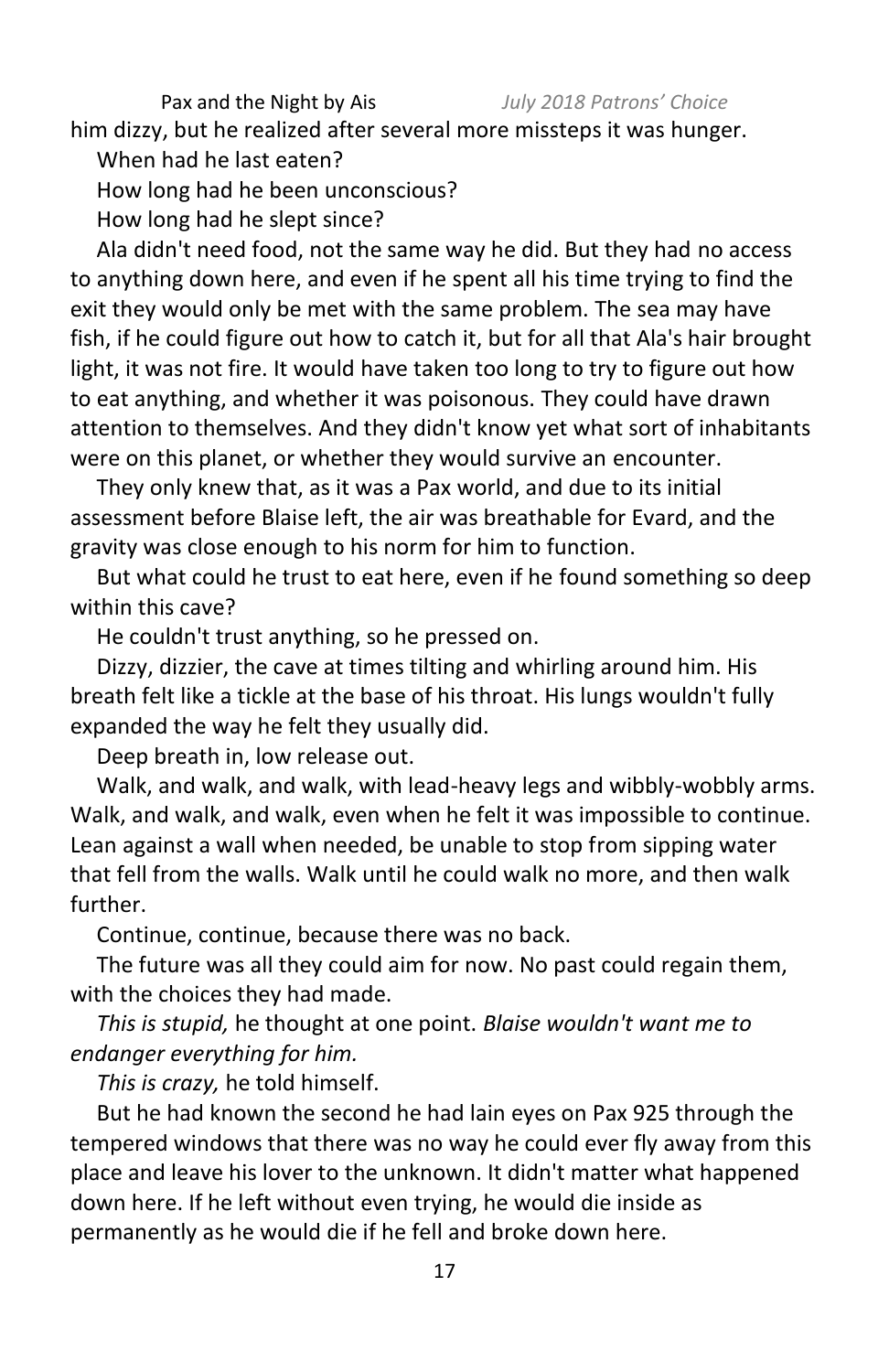He could no longer live with the digital recreation of his love.

*"Do you know what it means to be alive?"*

The haunting question his simulation had asked, as if aware of Blaise's purgatory.

*"We remain alive so long as someone remembers us."*  His own reply, confident to a computer, but heartbroken inside. He would never forget Blaise, he believed. He believed.

But already he was losing the exact contour of Blaise's real hand in his memory. Was it exactly as the simulation, or did he only tell himself that because he had lost the comparison in touch and in reach? At what point would the simulation have completely overtaken Blaise's reality? At what point would Evard have remembered the caricature of his love only, skewed and warped over time in the hands of a computer mimicking his life? At what point would the real Blaise have died in his memory, while he justified to himself clinging to the shadow of what he had been? At what point would he have let himself give up on Blaise, because he had a replacement he could simulate any time he needed?

He would lose him, Evard had realized with panicked certainty upon seeing the blue of Pax 925. He would lose Blaise forever, if he turned his back to this world.

He would lose him, if he didn't persist.

Continue, continue, continue, because there was no past.

Only forward, forward, down into the deep.

Further and further into the black.

+ + + +

The cold was what brought him back first, but his consciousness slipped and slid along rocky terrain. It lost its footing and fell back into the shadows.

Darkness overcame.

+ + + +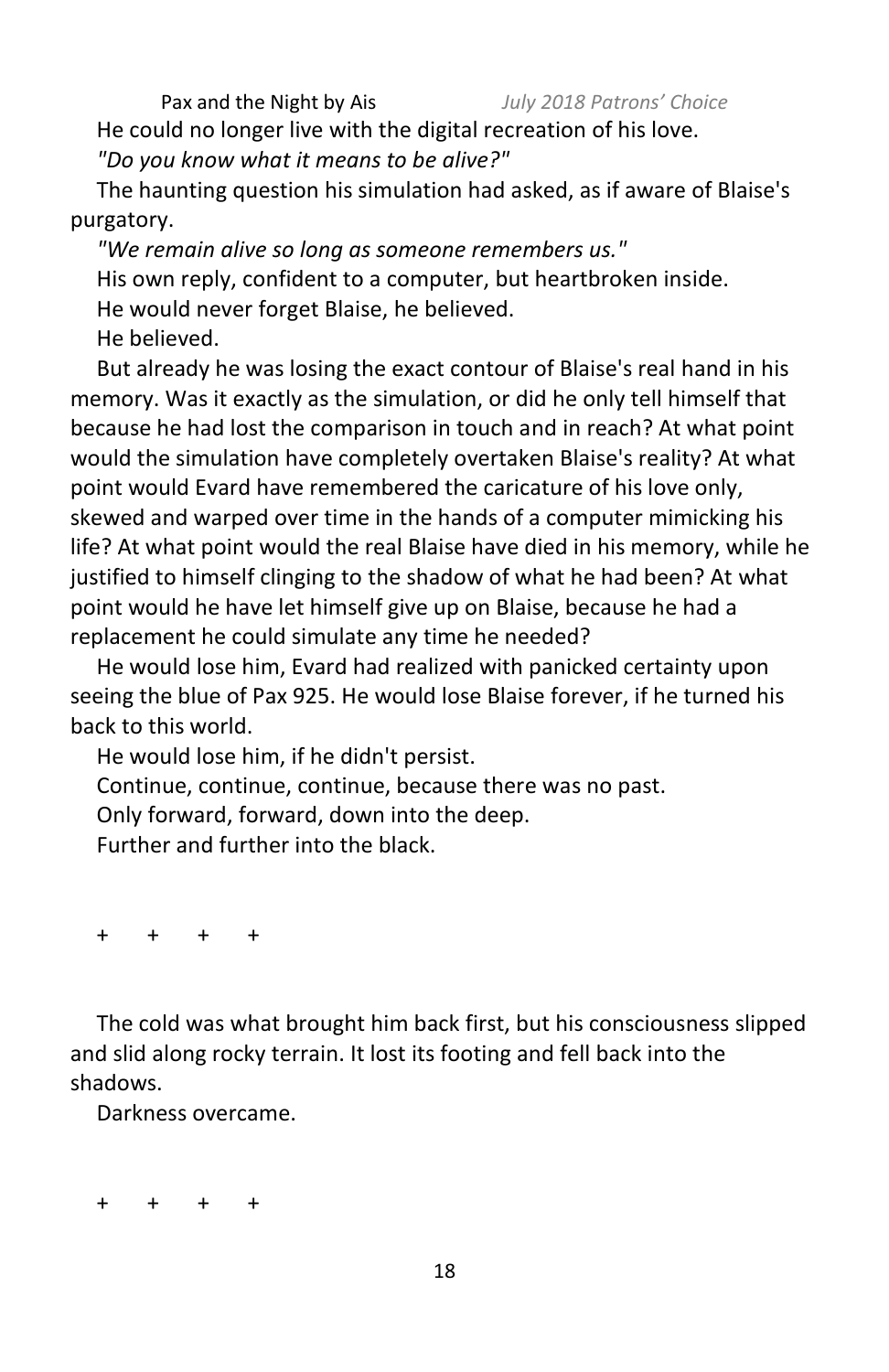A flicker of light, far away.

And the endless cold.

He shivered deeply.

*Evard.*

*Evard!*

*WAKE UP*

He startled awake; eyes snapping open, body coming back into knowledge.

He was lying on his back.

The surface was hard, uneven, uncomfortable.

He was freezing.

His feet.

His feet...

He sat up abruptly, his back shrieking in the process.

Why were they wet—

Spears stopped moments from impaling his throat. His heart leapt and thundered in his chest.

He froze, limbs snapping taut and as unmoving as stone.

He darted his gaze around, following the line of the wickedly sharp blades down their coral shafts, to the webbed hands holding them. Down to the arms, down to the bare torsos, down to the... fins...?

Mermen? Mermaids?

What?

His mind tried to compute.

He was in a cave in a mountain, so how...?

But there they were, surrounding him on three sides. Multiple merpeople, rising out of the water. Spears staying a lethal threat against him. From what he could tell without turning his head, he had walked blindly so far into the darkness that somehow he had arrived at a water access deep in the cave. Somehow, stupidly, he had walked down an embankment of rock, and nearly went into the water itself before he must have passed out. His lower half floated in the edge of the pool, nearly losing feeling from the cold.

The merpeople were colors he couldn't distinguish in the low light, but their features were easier to understand. Or rather, far too confusing to comprehend. Their heads were transparent. He could see right inside, to their massive, glowing eyeballs and their skulls beneath. Even as he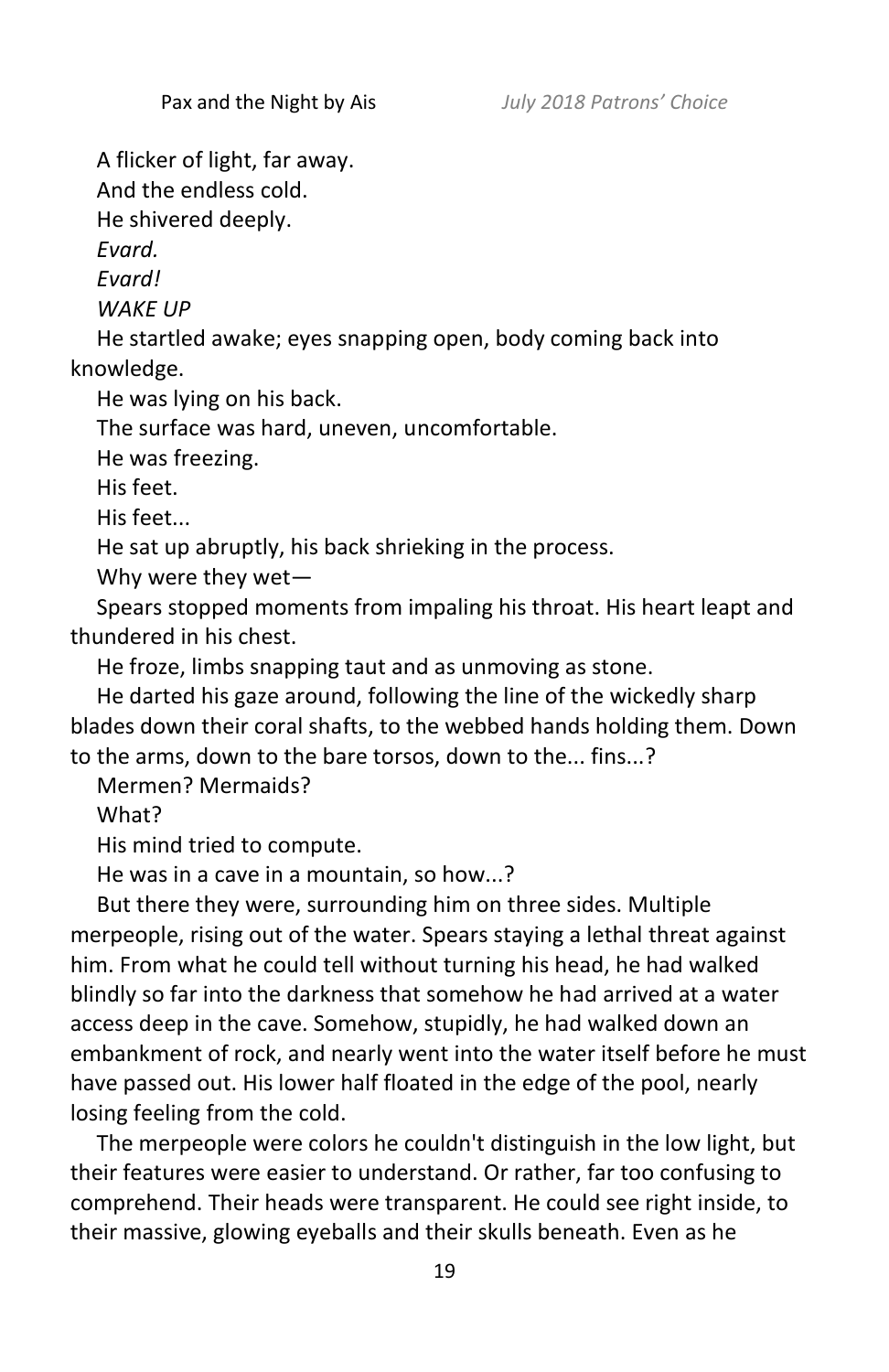watched, their massive eyeballs flicked around beneath their clear skin. Rolling all the way to the side and back, as if they could see even through their own brains.

How the fuck—

Was he dreaming—?

"Evard!"

Ala's muffled cry caught his attention. He snapped fully awake, surprised to see he hadn't been dreaming. The merpeople truly had bizarre heads, their spears were on him, and they had Ala gathered in some sort of shell that she couldn't seem to escape. She pounded on an invisible barrier at the opening of it. One of the merpeople tucked the shell under their arm, and dove down into the water.

"Evard, I can't—"

She was gone under a rush of bubbles. The water swallowed her and the merperson, as if they had never been there.

She would have phased out if she could.

Evard felt his heart sink.

Whatever that shell was made of, she had lost her only chance to escape unless he could rescue her. But how could he, when he was so weak, and already in danger himself?

Part of him panicked, so lost and confused after everything that had happened that he couldn't focus well enough to understand any of this. This part of him was overwhelmed, and froze with fear and exhaustion. This part of him could hardly think beyond his hunger and pain. This part of him wanted to throw himself against the spears in a desperate attempt to dive into the water, to rush after Ala and somehow grab that shell, somehow save her.

The larger part of him had been trained as an officer of The Community. It knew that the panicked side of him would only get him killed, and maybe Ala too. It knew that right now, the safest thing for all of them was for him to remain calm, cool, and collected. It knew the only chance was negotiation, and to definitely not seem a threat to them until he could determine how to parley.

Which would prove difficult, when he didn't know their language.

He realized only then that the sound he'd been hearing in the background, a low-level hissing that ebbed and flowed that he had taken as water lapping, seemed instead to be emanating from their mouths.

They were talking to each other, and he couldn't even begin to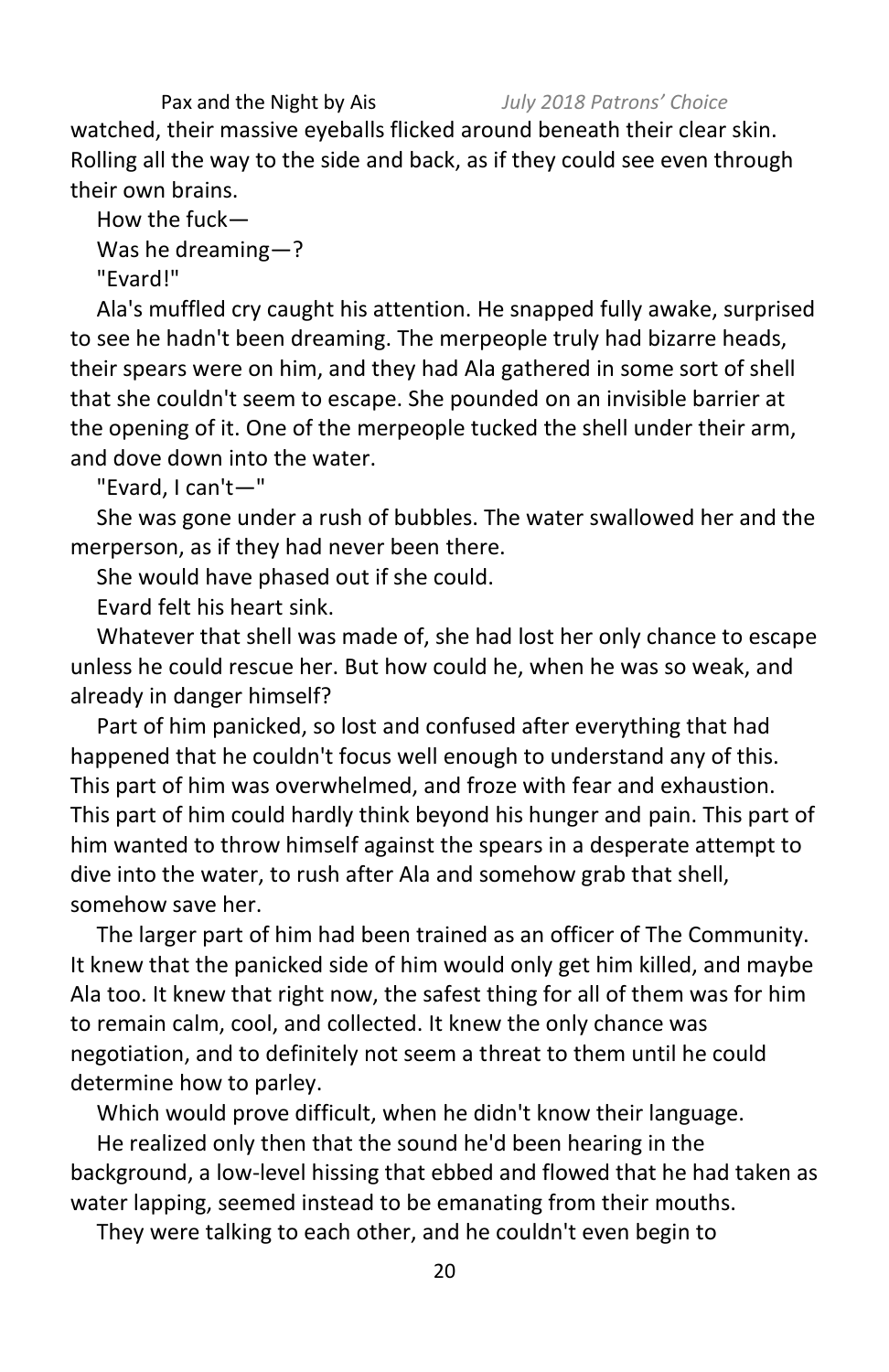Pax and the Night by Ais *July 2018 Patrons' Choice* understand what they were saying.

What had prompted him to come here without Conna? Without Willow? Why had he passed out, where he couldn't even help Ala escape before she was taken?

This was a disaster.

And he was still nowhere closer to finding Blaise.

He stayed still, his tired mind trying its best to run through all the scenarios. He tried focusing on the body language of the people around him; doing his best to learn the gestures and guess at their meanings. Would gestures of his people or those he had met from The Community be interpreted the same way among these people? Would they see his peace signals as that, or would it be something so alien here it would only confuse them? Worse, could his gesture for peace be a gesture for war here?

*Think,* he said to himself, over and over in the hopes it would kick his mind into gear. *Think. Think.*

*They aren't killing you right now. They aren't hurting you. They aren't taking you.*

*Why?*

*Think.* 

*Pay attention to their eyes, as well as you can. Where are they looking? Can you tell?*

*At me. They're looking at me.*

*Not my face. Further down.*

*My throat?*

*Not my throat. Further down.*

*They're looking...*

And then it hit him: he was wearing a Community uniform.

Ala had been in her normal clothing, but Evard... he was a ranking officer. He had automatically worn the uniform down here, because it was the sturdiest clothing he owned. It was designed to weather all levels of stress, temperature, and more. Even some weapons. It was probably one large reason he had gotten away with nothing more than bruises, now that he thought about it further.

And right now, what seemed to gather the merpeople's attention more than anything was the Community emblem embroidered on his chest.

He stayed very, very still.

The only person from The Community who had been on this world was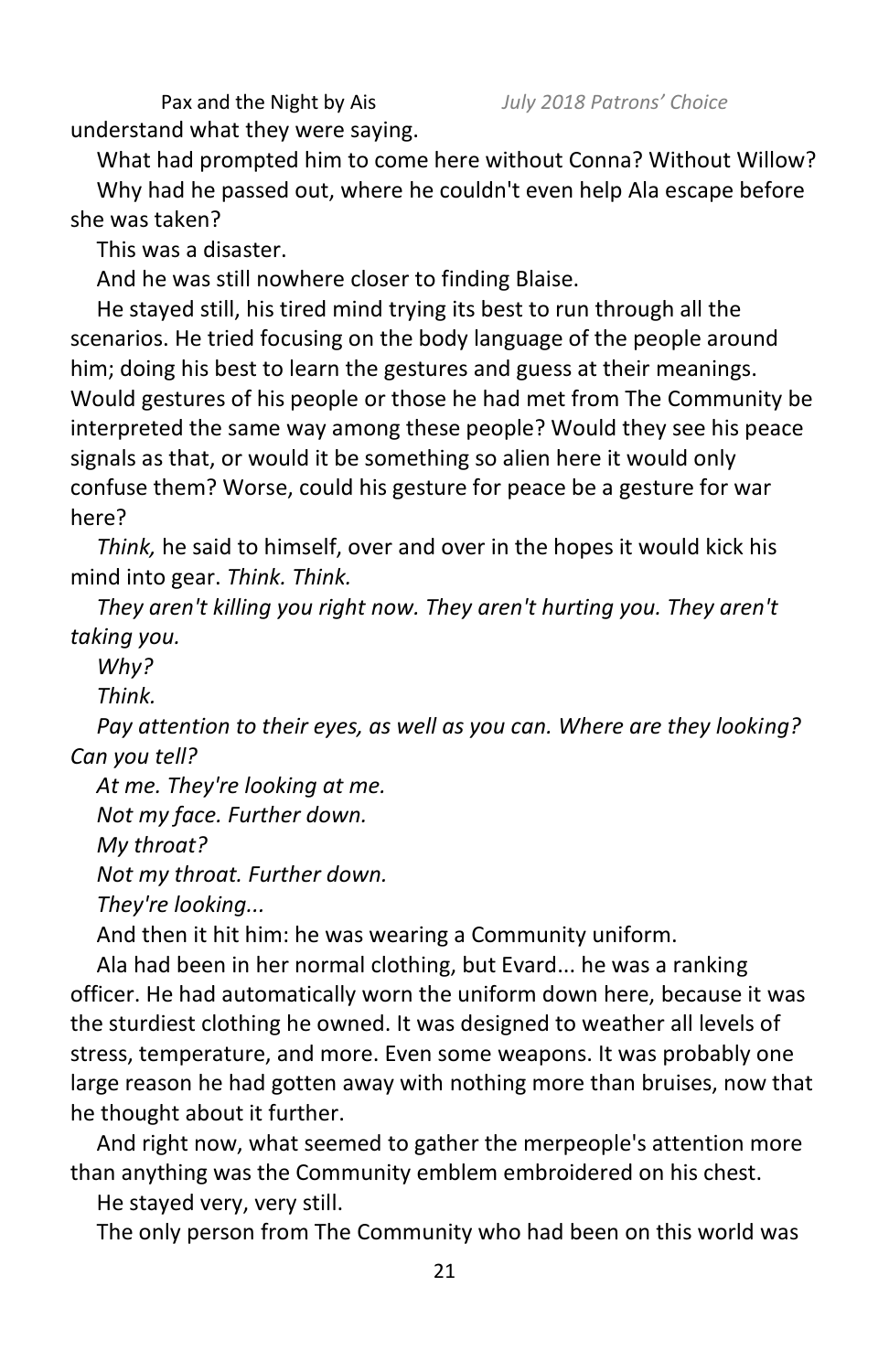supposed to have been Blaise. Who had come in Community uniform as well.

If they were looking at the emblem, if it wasn't purely coincidence, did that mean they had seen Blaise...?

One of them said something to another, and without warning the spears all flicked back from him and away. It was too fast for him to do anything other than to note they were no longer a threat. Before he could speak, hands grasped his clothing, and he was yanked down into the water.

He automatically shouted, releasing the precious air he needed before he was dragged under.

Icy water surrounded him. Hands grasped him harder, and pulled him down into the deep.

He was too weak to break free, even though he fought.

He watched his chance for life speed away from him, in rows of air bubbles streaking to the surface.

Those bubbles went smaller and smaller as the cave was thrown far from his reach.

Pressure built on his chest, his head.

The little air he'd managed to retain compacted and released in a burst of shock.

Sound became a blur, became vibrations against his ears.

He nearly passed out.

Just as the world around him flickered and nearly fell into oblivion, he felt a rush of warmth. Air suddenly surrounded him. He sucked in great gasps, gulping down oxygen so quickly he choked and coughed. Woozy, he looked around trying to understand what had happened.

Did they let him go..?

But the water was still there in sight, undulating around his face - not touching.

One of the merpeople near him turned to him with their glowing eyes burning through their transparent head. The light cast against the merperson's skull and organs, but it was so dark down here that the light barely made it the short distance to Evard's eyes. The water was deep as night; a black shard compressing everything. It felt like he was caught out in endless space - untethered to a ship; floating, until his oxygen starved and his body imploded.

He shuddered.

The vibrations returned, tickling his inner ear, and he realized after a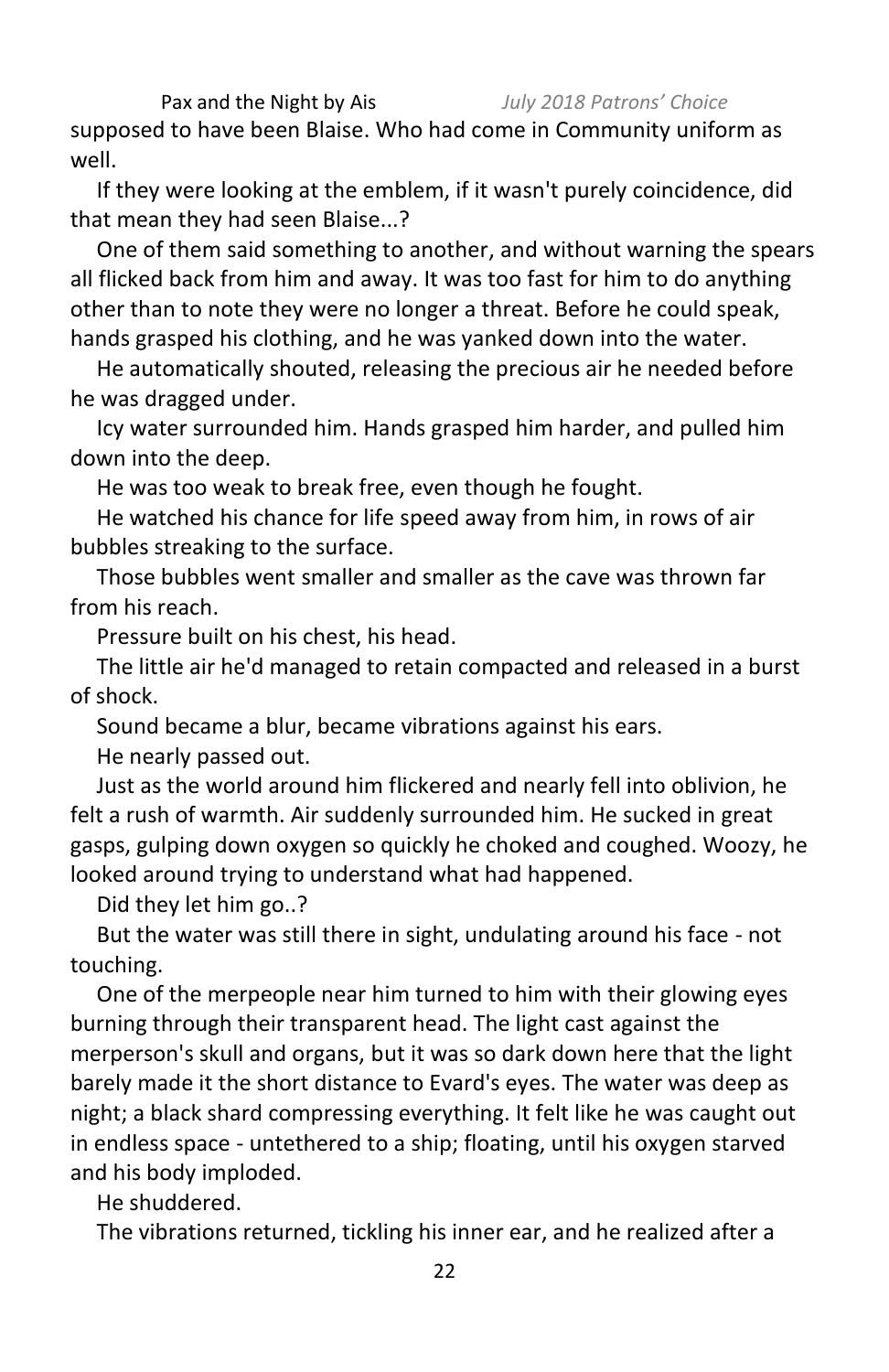moment that this was the merperson talking. To him directly, it seemed.

But it sounded like a spacewhale's song - more music and melody than words. Something he didn't know how to translate, let alone how to respond.

The merperson continued, though, and as Evard focused on that, he was able to slowly, slowly, focus his panic into something useful. He realized that, yes, he could breathe, and now that he thought about it, the pressure on his body was gone as well. He wasn't freezing anymore. The spears were gone. The hands holding him weren't claws dragging him to his death like he'd thought at first - they were firm holds twisted into his clothing to keep him with them.

How could he breathe? Why wasn't he cold and under pressure anymore?

He carefully tried moving his hands, his legs, and when that worked and nothing terrible happened, he slowly looked down. The undulating air moved with his face, and pushed in and out as he breathed. He couldn't see even his own body, it was so dark, but the glow of the merpeople eyes dotted the landscape around him. It was like being stuck in the middle of a debris storm but knowing other spaceships were out there by their lights reflecting faintly from the gloom, or like being on a planet when fog rolled in as thick as clouds, obscuring all vision except the ghostly appearances of lights bright enough to break through the cover.

He had no concept of up or down anymore, but he knew they were all headed the same direction.

And he realized they had somehow enveloped him in an expandable air bubble, which somehow allowed him to breathe, and somehow protected him from the elements.

Was this, again, because of his Community uniform?

Were they friend, perhaps, or foe? Or something in between - mere spectators curious about the oddity that washed upon their shore?

He worried that he couldn't see Ala, but he was hopeful that if they were keeping him alive so far then surely... surely, they would do the same for her.

The merperson holding him continued to talk, and he didn't know a word being said. But he realized the intonation and melody of the sounds were changing subtly. Reforming and tumbling into something a little closer to words the way he knew them from most languages he had learned.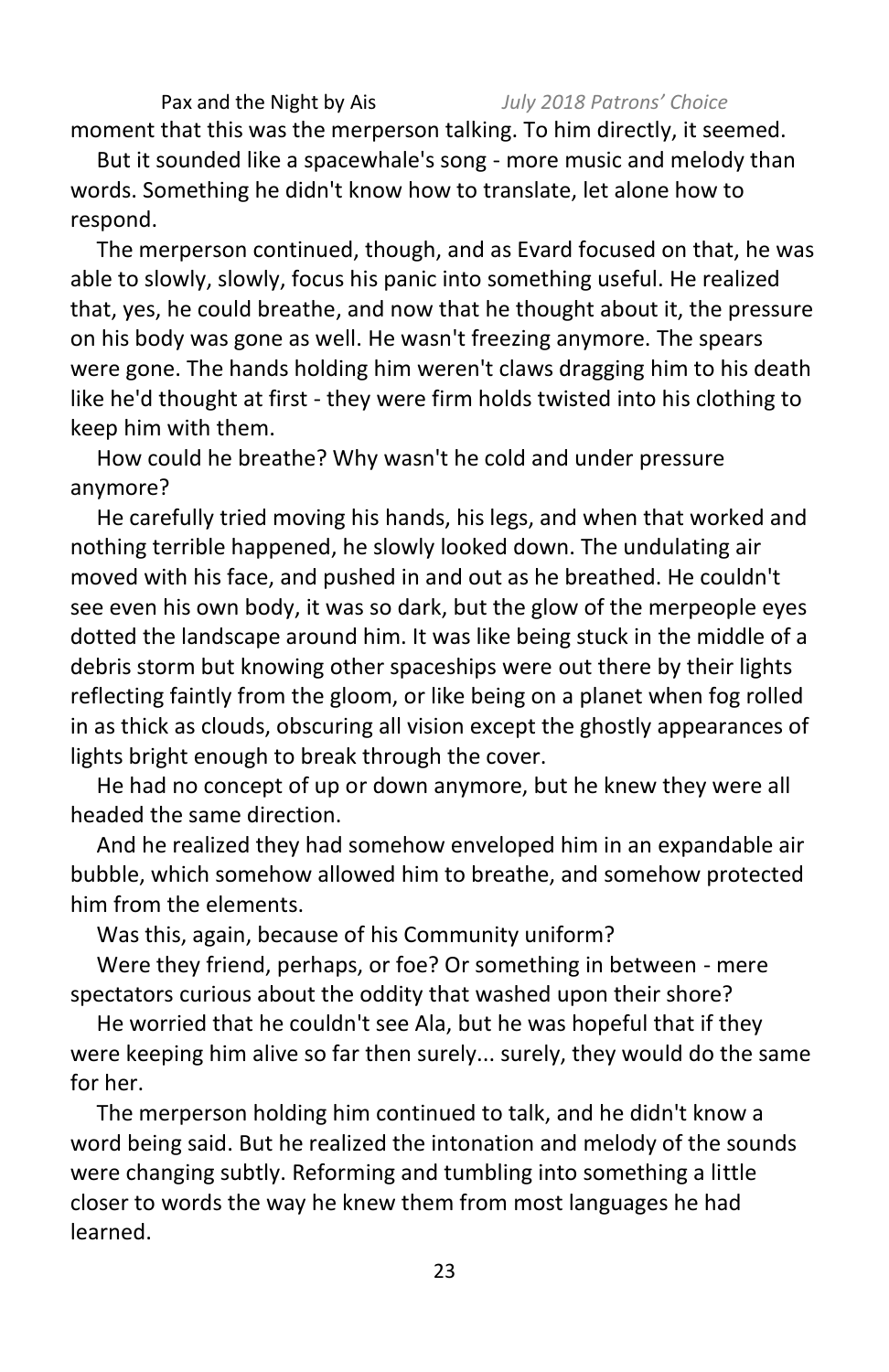Just as he came to that realization, the syllables aligned in that deep-sea song, into something so familiar that Evard's heart nearly stopped.

Blaise's name.

Not the name 'Blaise' which was the name he had taken for himself upon joining The Community.

No, Blaise's *real* name which came from his native language; a melodic dialect closer to the merpeople's song than anything Evard knew. His real name was a collection of sounds almost hummed like a memory of music, and it was beautiful and something Evard hadn't heard in years.

Down in this deep sea reflective of deep space, with otherworldly eyes glowing at him from a transparent skull, it was haunting.

"What did you say?" he tried to ask the merperson.

But his words were garbled in the tankless air, and he felt he could hardly form the syllables.

The merperson stopped talking, even so, and tilted their head slightly. He felt their grip harden on him.

They repeated the sounds, perfectly aligned to Blaise's name.

This time, Evard said the same back. Breathlessly. Hopefully.

The merperson tipped their head the other way, and sped off with him into the night.

+ + + +

Memories rushed through Evard's mind feverishly as they flew through the dark.

*"I don't think you know me," Blaise murmured, hunched over near a window out to endless, empty space. They were on the edge of a galaxy filled with Paxes, as of yet unknown, undesignated. An adventure in the making.*

*Evard sat next to him and kicked his feet out before him. "Why would you say that? I feel like I know you pretty well."*

*Blaise's lips tipped down, and his shoulders folded in on himself. His dark eyes slid sideways to Evard and back. "No."*

*Evard snorted. "Okay." "I mean it." "So do I, you idiot."*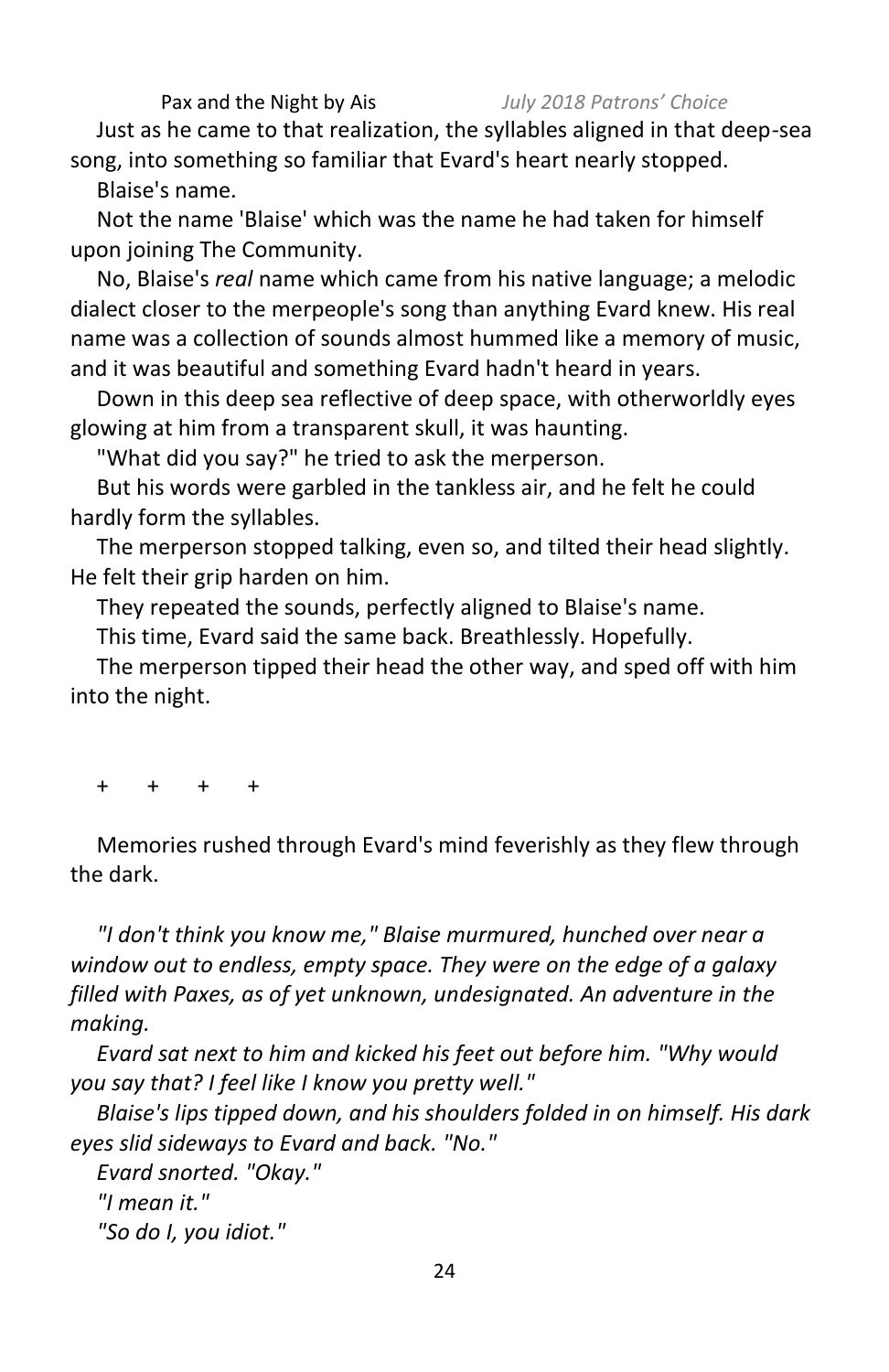*"But you don't know who I really am.* What *I really am." "That's pretty stupid to say. I know who you are just fine."*

*"But you don't know what—"*

*Evard squeezed Blaise's arm. Blaise's attention snapped to him almost desperately. They searched each other's eyes, seeking solace on one, and information on another.*

*"Then tell me."*

*Blaise sucked in a deep breath and let it out slowly. It trembled lightly on the end.*

*"My name—my real name—is..."*

*That was the first moment Evard had heard those sounds, so fluidly and fluently sung into the silence. It was the most beautiful thing he had ever heard.*

*"Well," Evard said in surprise. "That's fucking gorgeous."*

*Blaise eyed him warily. "You aren't commenting on the language it is." "That's because I don't know it?"*

*Blaise's fingers twitched into fists. His jaw set. His gaze slid away again, back, back to the deep. "I should have known."*

*"Known what?" Now, impatience was forming hot spikes in Evard's chest. "Would you stop being so damn cryptic? Just tell me what's bothering you."*

*"I should have known," Blaise said more loudly, "because you're human." That drew Evard up short. "Uh... so are you?"*

*Blaise scoffed to himself, his eyes narrowed and very firmly not looking at Evard at all now. But Evard could see his reflection in the window.*

*"No, I'm not, Evard. I wondered why you weren't wary of me like everyone else. I* knew *you wouldn't know. We never should have—"*

*Evard smacked a hand over Blaise's lips, silencing him. "Shut up. I don't need you spiraling yourself into fatalism on this. Just* talk *to me. So you're not human. Okay. That's a surprise. So what? What does that have to do with anything?"*

*Blaise swallowed heavily, and lifted one hand in front of him. Although he didn't look Evard's way directly, Evard could feel him watching carefully through the reflection and his periphery. When his arm was clearly in view of both of them, he paused, frozen, for a moment. His chest rose and fell a hair quicker than normal, and where Evard's hand still lingered on Blaise's lips he felt the pounding of his boyfriend's heart. Blaise froze one moment longer, and then it happened.*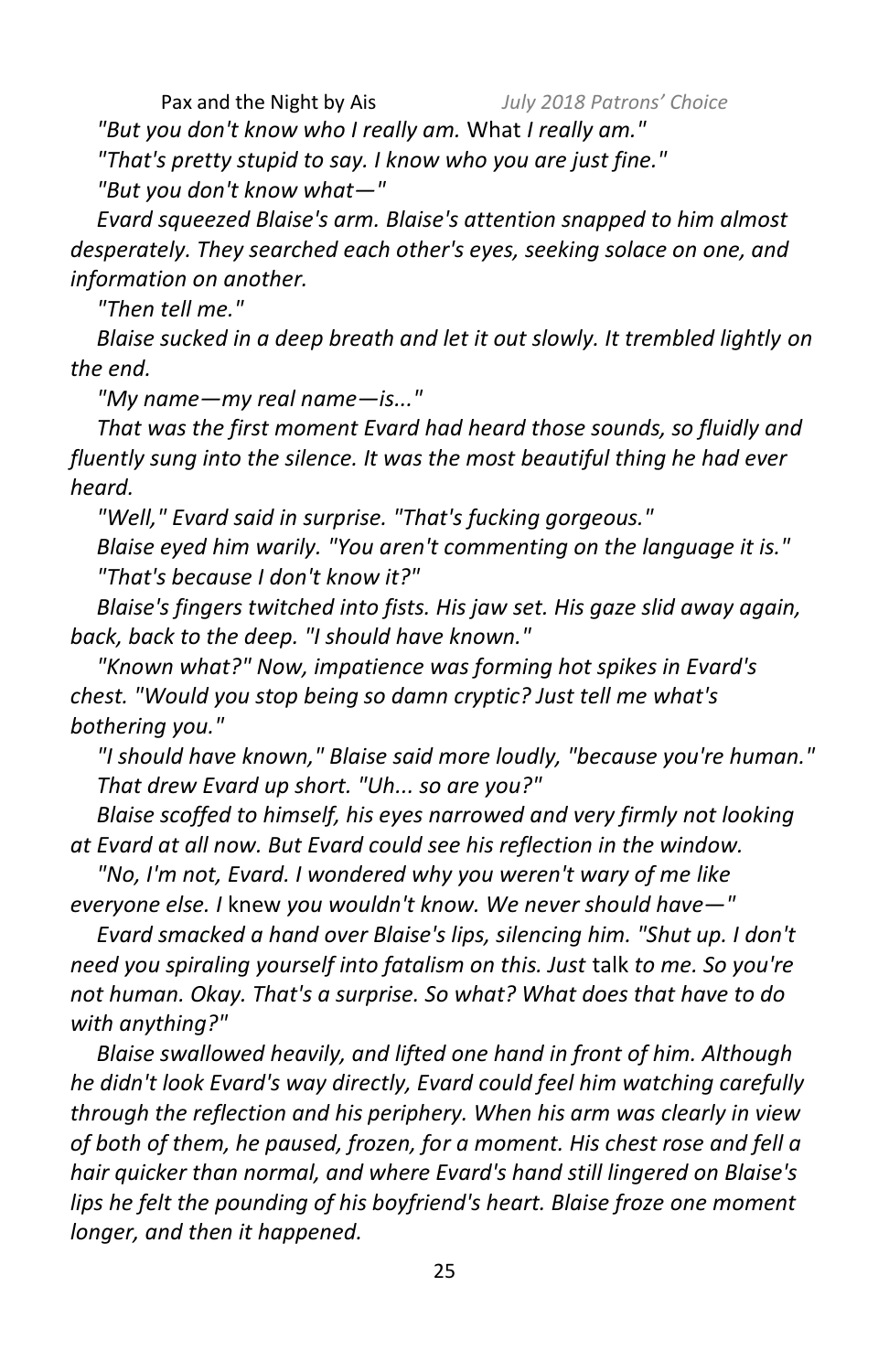*The hand Evard knew so well, that he had gripped and grabbed in so many ways, from playful to innocent to desperate to intimate, broke apart before his eyes and reformed into something entirely new. The dark of Blaise's skin tone shifted, lifted, into something blue and white with accents of purple. It took Evard a heart-stopping moment to realize it was becoming the hand of a native from a land they had searched together, a people who had yet to settle on their own name but whose form was completely separate from his own. But just as Evard was struggling with that internally, coming to the realization that Blaise must be one of those people as well and somehow never mentioned it in the weeks they were on that planet — his hand changed again. The brown and green of Willow's bark, and then the hard grey of Zetch in their stone form, and then a blown up version of Ala's hand shifting quickly between colors. Turning, again, again, into other forms altogether. No longer a humanoid hand, it was now a fin, a pincer, a wing, a—*

*Evard's hand dropped from Blaise's mouth without him fully noticing. Blaise froze, and his hand snapped back to normal. Normal?*

*Was what Evard knew of Blaise anything close Blaise's* actual *normal? Or only the normal he presented as a reflection of Evard?*

*Blaise nearly crouched in on himself.*

*"I'm a changeling," he whispered. And then: "I'm sorry."*

*Evard was struck speechless, captivated by Blaise's hand. Trying to understand how something so fluid could be captured so easily in one format this long.* 

*Blaise's hand twitched into a fist, and he began to rise. "I'm sorry," he said again, more thickly. "I'll leave you alo—"*

*Evard snatched Blaise's hand before he could leave, and dragged him back down. Blaise sucked in a startled breath. Blaise tried to pull away but Evard wouldn't let him; he was utterly fascinated and dragged Blaise's arm in front of him so he could hold Blaise's hand up within his own, turning it around, studying it closely. Feeling the weight and warmth of it; the tendons shifting underneath, the fluttering of his heartbeat, the heat of his skin.*

*They stayed in that unknowing silence longer than Evard meant to, but the curiosity that drove him as a person had gone into overdrive with this amazing discovery and stole the words from his voice to overrun instead his buzzing thoughts.*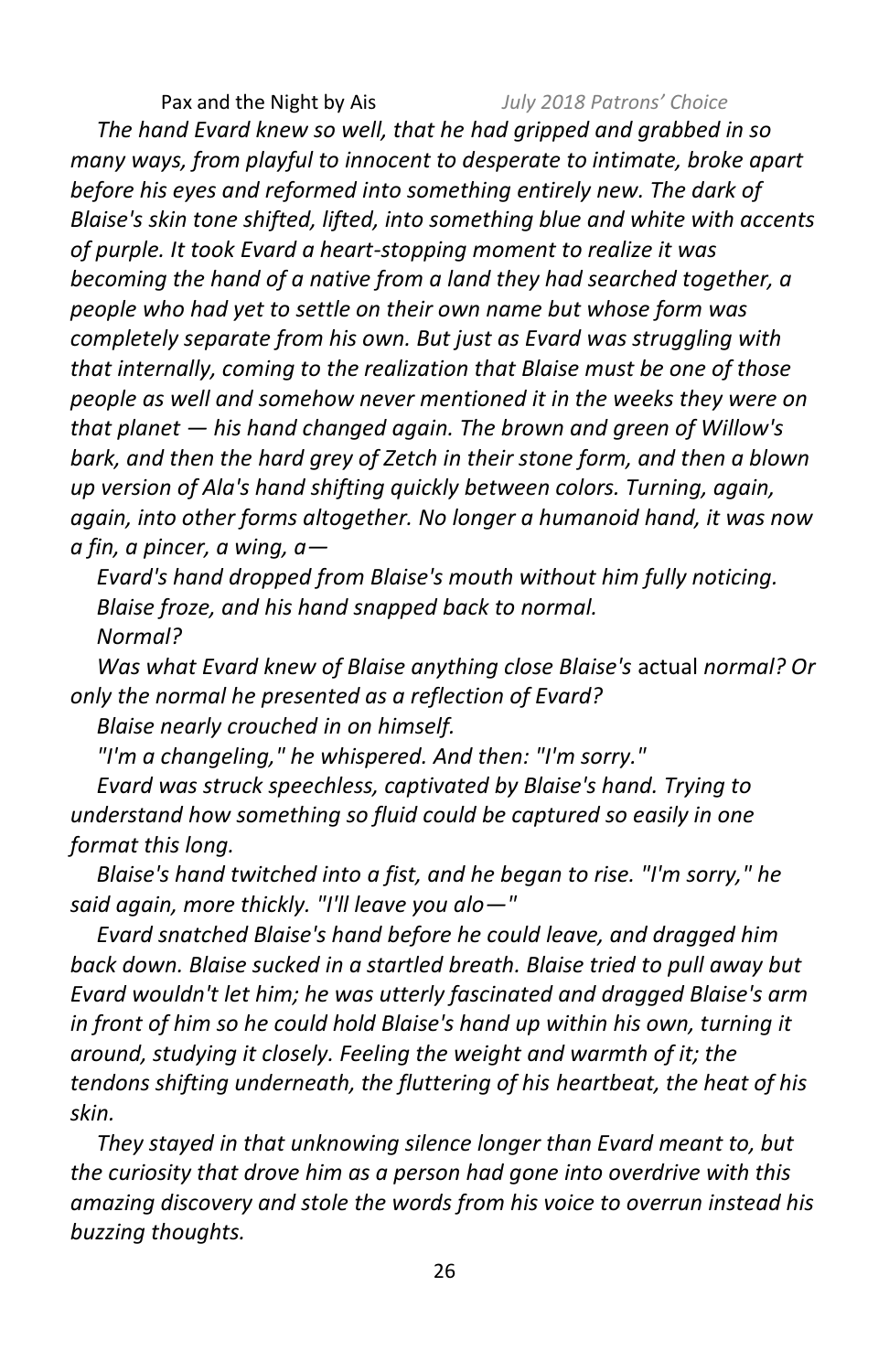*He had never heard of changelings before. Well, that wasn't true - he'd heard mention once or twice in books, but the human worlds were considered to be largely pretty ignorant of the rest of the universe, because humans tended to gravitate to their own more than even most other species did so. Humans called it self-sufficiency, but other species called it fear.*

*What he'd seen had been mere mentions of changelings, with no explanation of how they worked, or where they could be found, or, really, even if they existed at all. There were plenty of fairy tales in human stories that had creatures similar to changelings or other species later found in the universe, but there also were creatures from stories that hadn't yet existed elsewhere.* 

*Evard had completely forgotten about it until now. And to think, he'd been dating one for months!*

*"This is incredible!" Evard enthused, grinning widely up at Blaise. "How cool is it that you—"*

*He stopped at the look on Blaise's face. Irises widened and ringed in white. Trembling mouth.*

*Shocked.*

*With wet eyes running over into tears.*

*Evard dropped Blaise's hand immediately, turning completely to Blaise. He cupped Blaise's face in his palms and leaned forward. "Oh. Oh no. I'm sorry, Blaise. I got so excited that I didn't—"*

*Blaise jerked Evard into a hug, so hard and desperately loving that it knocked the air from Evard's lungs. He breathed in deeply, startled, and felt Blaise gripping him in an even firmer embrace.* 

*"Thank you," Blaise whispered shakily into Evard's ear.*

*Evard let out his breath, and hugged Blaise back. "Thank* you, *you big dummy," Evard whispered back, "for telling me."* 

*He buried his face in Blaise's neck, and let Blaise hold him long into that night. He ran his hands comfortingly along Blaise's back every time he felt him start to cry.*

*It wasn't until later that he learned what most species thought of changelings.*

*It wasn't until later that he understood the significance of his bumbling human ignorance, so easily accepting and loving someone for themselves, and not for the thing everyone else saw them to be.*

*He had so many questions: How did it work? Were there limits? What*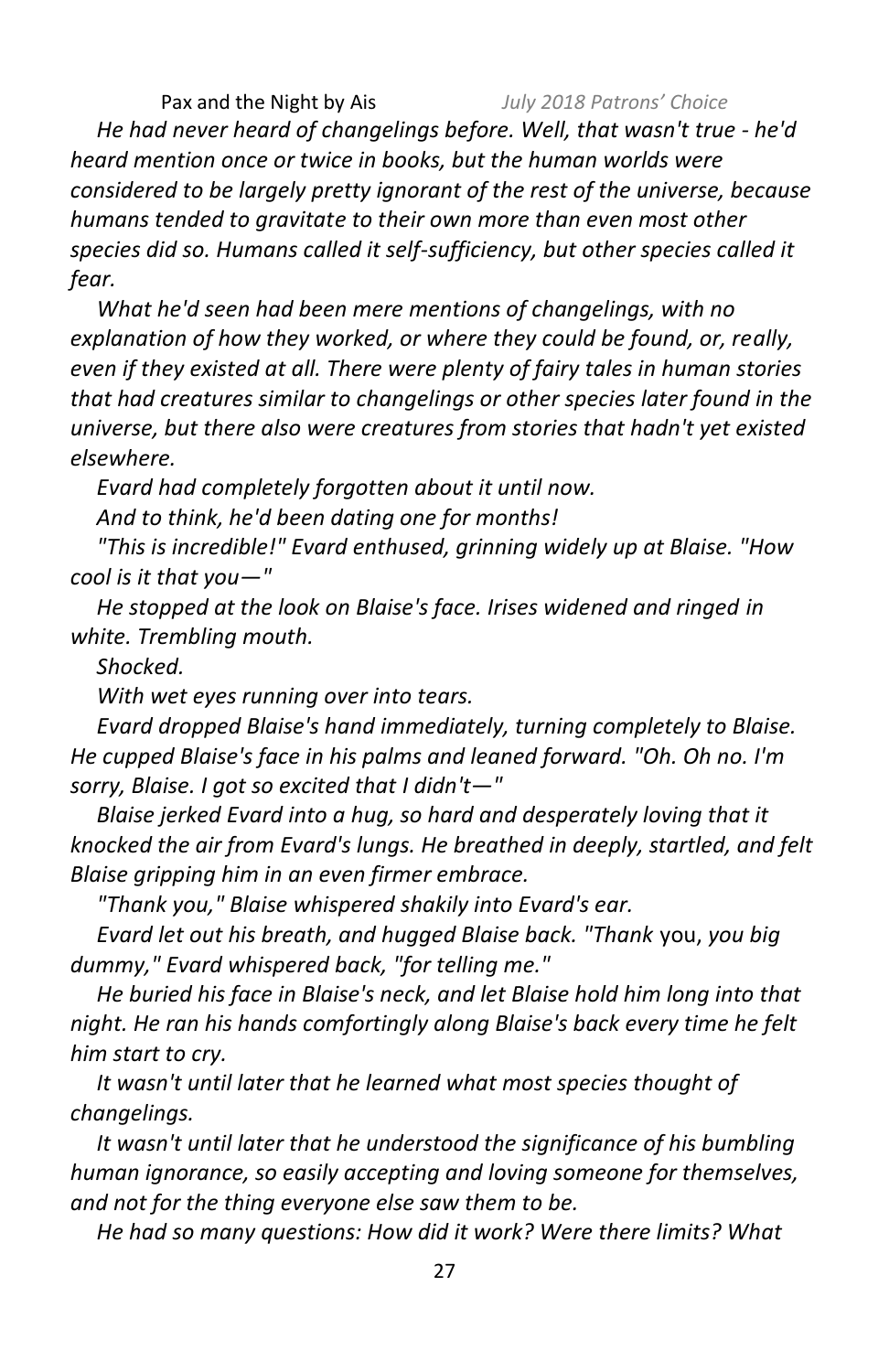*were the rules?*

*But those questions would wait a long time, because loving Blaise was far more important than learning the quirks of his power.* 

*Blaise's mind and heart would always matter more to Evard than his body ever could.*

+ + + +

Evard's rushing, hopeful mind was right, in the end. The merperson flew him fast through the water, down and down and down, until suddenly the black opened up into light beaming from around a canyon-like corner. He was dragged around it, and nearly blinded by the light.

He winced and threw a hand up to block the intensity, and slowly, ever so slowly, squinted his eyes open to peer between his fingers until his eyes could adjust. It took time, but eventually he was able to focus.

His heart stopped, and for the first time in a year it truly beat again.

Frozen seemingly in stasis, in what was some sort of transparent rock attached to the side of this deep sea canyon, was Blaise.

He was changed into the form of one of the merpeople and might have been utterly unrecognizable to anyone else, but Evard knew it in his soul the second he saw him.

He shuddered out a trembling breath, and jacketed it back in too fast. His heart thundered hard within him, throwing molten lava into veins that had turned stone from loss of love.

He could breathe again for the first time.

He could see again for the first time.

He could truly feel in a way he hadn't since the last time they'd touched. Blaise.

Blaise.

Thank every deity that ever existed, he was *alive!*

The merperson said something again but Evard hardly heard it, and didn't need to ask anything because he was brought closer and closer, until he could touch with trembling fingertips the glowing rock. This close, he could see Blaise's merpeople eyes were closed, but also he knew he lived because he saw the movement of blood and pulsing in his transparent head. He could see the faint rise and fall of his chest.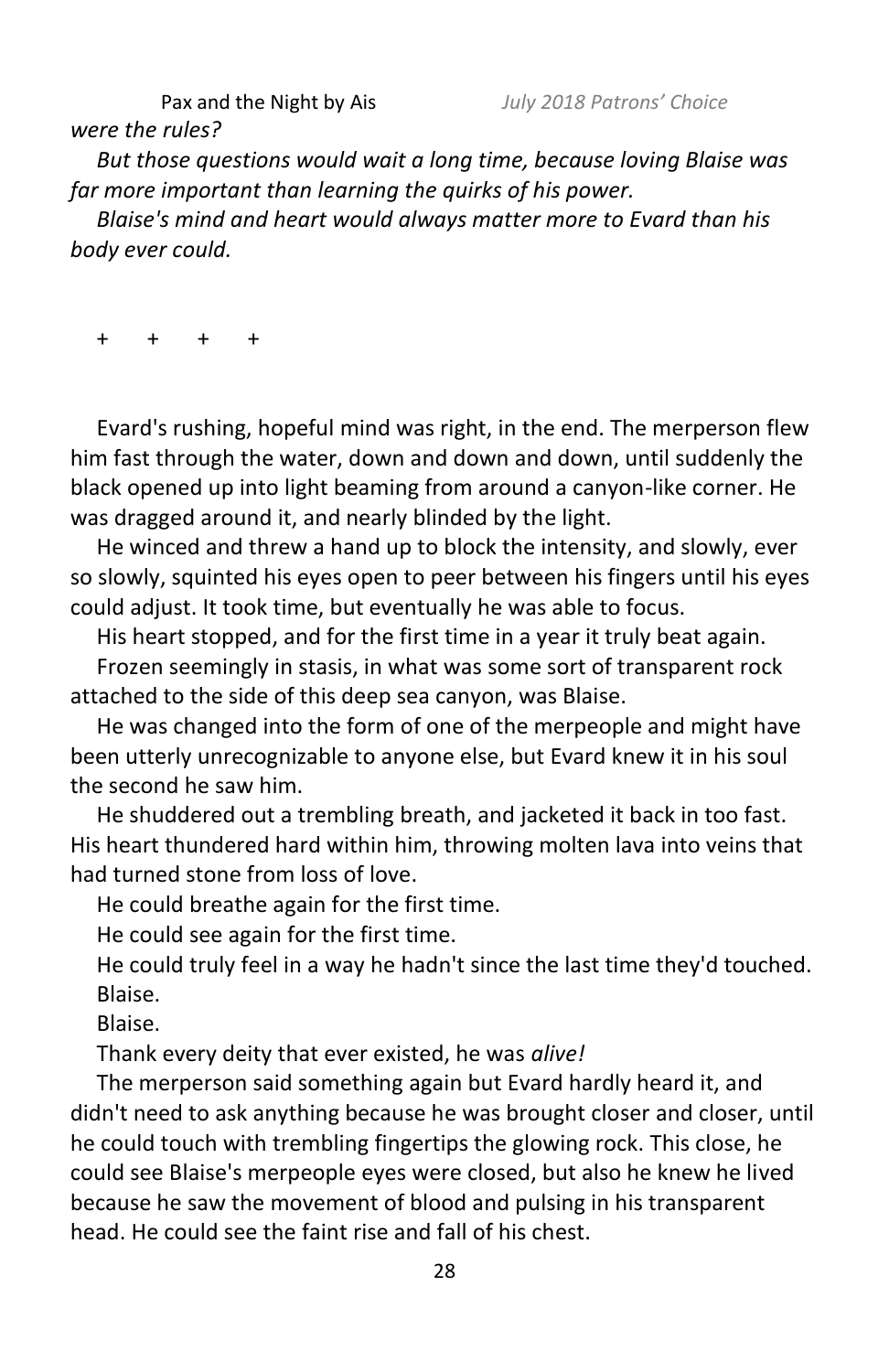One of the other merpeople came closer, and held up a shell. Evard could hardly focus at first, so mesmerized by seeing Blaise living and breathing before him. But then he heard the faint warble of a familiar voice, and he snapped his gaze over.

Ala stood at the edge of her shell, still caught, still alive.

"Ala!" Evard tried to say, but the words were taken from him in this deep.

She understood, though, and dropped in relief to her knees.

They were all okay.

She looked at Blaise, and didn't even try to talk where neither of them could hear. She turned back to Evard questioningly.

The other merpeople came down and surrounded them in a half-circle. Where before, that had felt like a threat in the cave, Evard now felt it was protection. The merperson holding Ala gestured from her to Blaise to Evard, and then up presumably to the surface. The merperson holding Evard knocked on the rock, then gestured to Ala, Blaise, then Evard. They made another gesture Evard translated as being a question, but then they also pointed to the water around them and made the questioning gesture again.

Evard knew what they were asking, but was mystified as to how they knew of her powers. Had they seen her helping him when they first landed? Had they swam ahead into the water entrances of that cave, waiting for them to appear? But if so, why had they threatened them with spears first?

And why was Blaise in there? And why did these people seemingly want to help?

Evard met Ala's eyes. Could she do it? Could she phase Blaise out of that rock, and phase Evard along with them back to the surface?

It was a lot to ask, he knew. Too much, in all honesty. She probably shouldn't—

Her eyes narrowed. She stood up and nodded, her hands turning to fists. He pointed to the shell and gestured questioningly. She hit the side of it with a palm and shook her head.

So, it was as he thought. That shell had some sort of property that stopped her from phasing.

He pointed to the water surrounding them, and then the shell. But how could she phase them once out of that shell, without drowning or being crushed by the pressure of the water herself?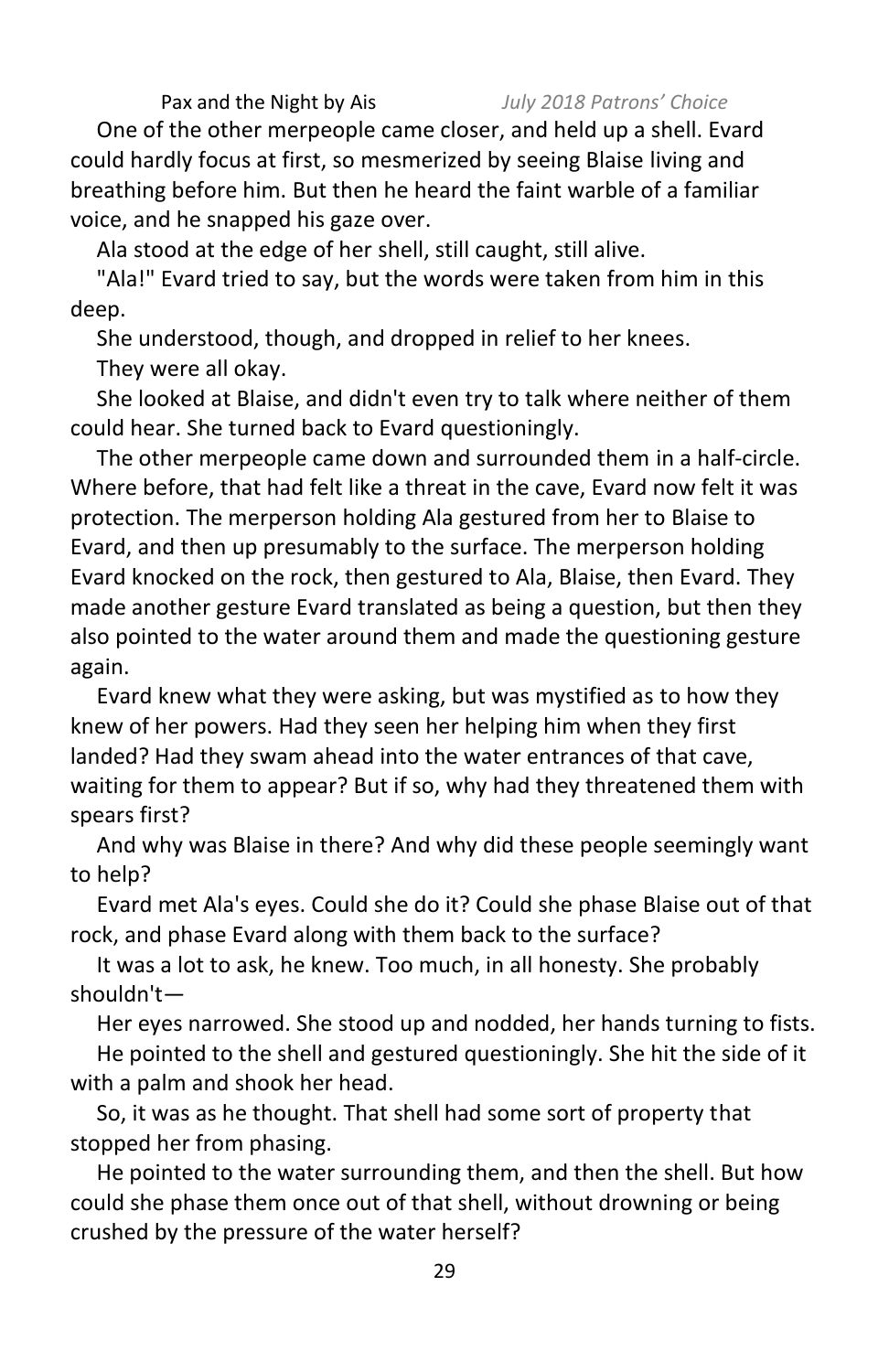Her jaw set.

*Don't worry about it,* she was telling him without words. *I will worry,* he told her silently in return.

She pointed at Blaise. *We have him. We can save him.*

He pointed at her. *Not at your expense.*

She quirked an eyebrow and gestured a bit rudely to him. She looked at the merperson holding her shell, and before Evard could stop them, the forcefield on the end of her shell dissolved and she was sucked out into the sea.

"Ala—!" he tried to scream.

The world jumped around him; a flicker of change.

The merperson holding him let go and swam back quickly along with the rest. He started to fall deeper into the water, watching the golden light surrounding Blaise disappear into the distance, with a tiny shadow in front in the form of Ala. Just as he felt the air bubble protecting him start to falter and fall, the edges of the black water fizzed white like static. He saw a flash of sky between those breaks in the sea, and then it flipped back to the dark water. Greater breaks in his surroundings jumped in like the simdeck malfunctioning, showing white caps of waves and a hint of mountainous rocks, then back, back, to the sucking deep with the gold growing ever further away.

He felt his air growing thin. His hearing trembled and tightened into a whine that wouldn't end.

He closed his eyes.

And felt rock crack into his shins.

He snapped his eyes open, his equilibrium completely off. He fell forward, palms scratching painfully into harsh angles, and the wind—

The wind!

He sucked in a deep breath, twisting around in shock.

He was on the edge of one of the mountainous islands - probably the one they had landed on. He was surrounded by a jewel-blue sea, with waves peaked white in the distance, and birds calling overhead as they elegantly banked in the air currents and landed on sheer cliffs. The sky was blue-violet, the clouds were stretched-fluff high in the air, and the sun *the sun,* it was the most beautiful, warming, comforting, incredible thing he had seen since finding Blaise.

He was out. He was safe.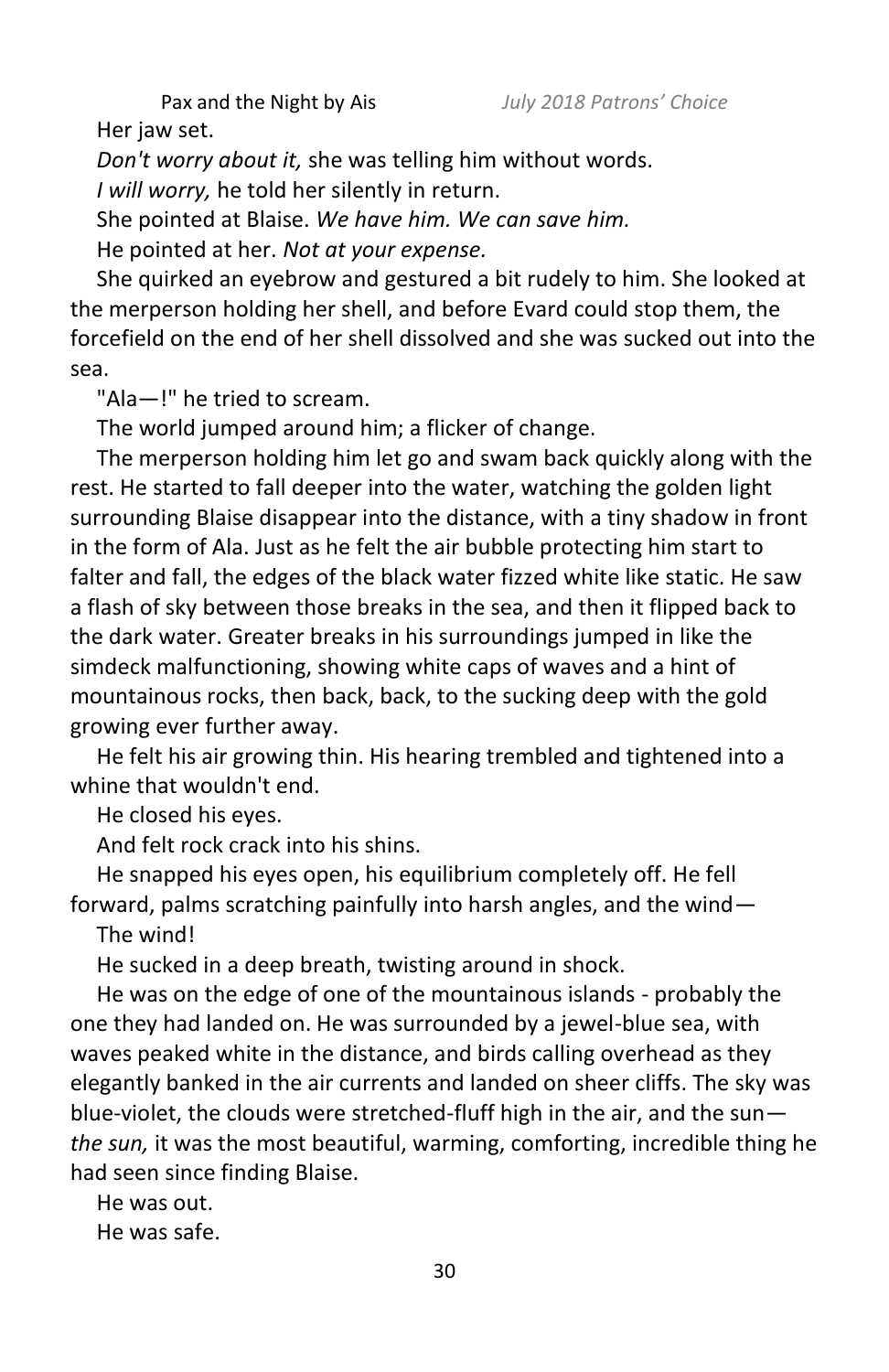He was alive.

He was no longer drowning in the deep.

Ala had done it! And Blaise—

Evard twisted again, searching nearby for either of them. When he didn't see them immediately, panic jolted in. Had she only managed to save him? Were the two of them still caught—

He scrambled to his feet, sliding and falling in his rush to run around the edge of the island. All he could see was a small piece of rocky beach in his area, with the crags and angles of the mountain blocking his view of the rest of the island - or even if it existed at all. For all he knew, what he stood on was all that existed.

He made his way as carefully but quickly as he could around the corner, having to flatten himself along the wall of sheer stone and edge around a tiny precipice of flat land that dropped right into the ocean. With the currents around him, he didn't know if he would be able to get back on the island if he fell in. He may be swept right back out to sea; this time, without any saviors.

Around that corner was another empty rocky beach and another blind corner.

By the time he made it to the third rocky beach around the fourth sheer wall, his heart was on overtime and his too-hot hands could barely hold anything. He ran through every possibility in his mind - how he could save them if they were still down there, what he could even do alone on a planet, as a human with no special powers—

He found them, then, unconscious on the rocks.

His breath guttered out, and pulled back in too quick. What was meant to be a tide of breath became a tsunami.

He stumbled over the loose rocks, and fell to his knees at their sides.

Blaise was still in his merperson form, but it was already starting to flicker and flow back to the default human he had chosen since joining The Community. He was out completely, but he was breathing, and he was alive.

Evard hardly had a moment to rejoice in that before turning to Ala. She wasn't moving.

He quickly picked her up, careful not to move her neck or spine from their position. He lifted her closer to his eyes, his ears, to try to detect faint movement in her tiny body. To see her breathe.

But she wasn't.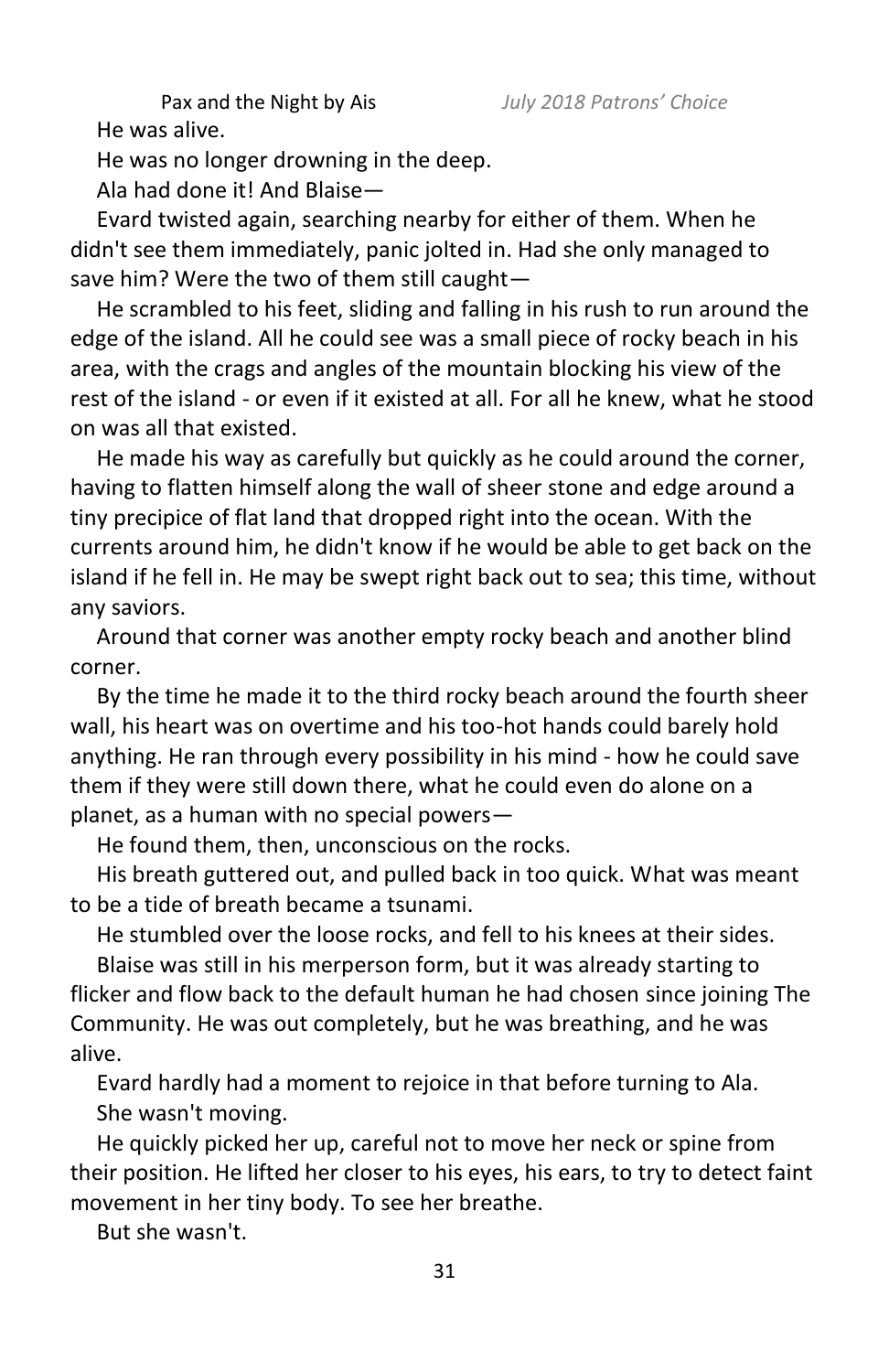And, more disturbingly than anything, the color was slowly leeching away from her hair and skin, like paint left in the rain. Turning her slowly, slowly, into stone-white.

"No, no, *Ala—"* 

He was too big to be able to pump the water from her. No matter how much he may try to temper his strength, no matter how little air he may try to get into her lungs, it would be too much. He would crush her in his attempt to save her.

*What do I do*

*What do I do what do I do*

He looked around, searching for anything, *anything,* that may be able to help him. But for all that he was trained in emergency medicine like all officers of The Community, everyone knew her kind and other species like her were too tiny to be helped by conventional means. He needed a Community ship, or—

He heard the skittering of rocks falling down the cliff behind him, and then a sudden crunch of stone.

"Oh, for fuck's sake," came the long-suffering comment, and then a yelled: "Found them!"

Startled, Evard looked up even as he instinctively pulled Ala closer to his chest in protection.

Conna easily strode across the rocky terrain with her hooves as casually and gracefully as Evard would a flat floor.

"You're a real idiot, you know that, Evard? What was your plan to escape this place?"

"Conna?" he asked in disbelief.

She rolled her eyes.

The sound of the birds flying came closer; great wings flapping against the wind. But it wasn't a small bird that flew around the corner; Zetch curved out of the air, and came down to an easy land on the beach. When their wings folded onto their back, Willow unraveled herself from branched armor on Zetch's chest and molded back into her more humanoid form.

"Well, wouldja look at that?" Zetch pulled a piece of glass candy from their bag and crunched it in the side of their mouth, gesturing with the tip of one wing to Blaise. "It actually worked."

Willow was upon Evard in no time, prying his hands away from Ala and pulling them out so she could see. Her leaf-green eyes were intense on Ala, and then flicked up to Evard. "May I?"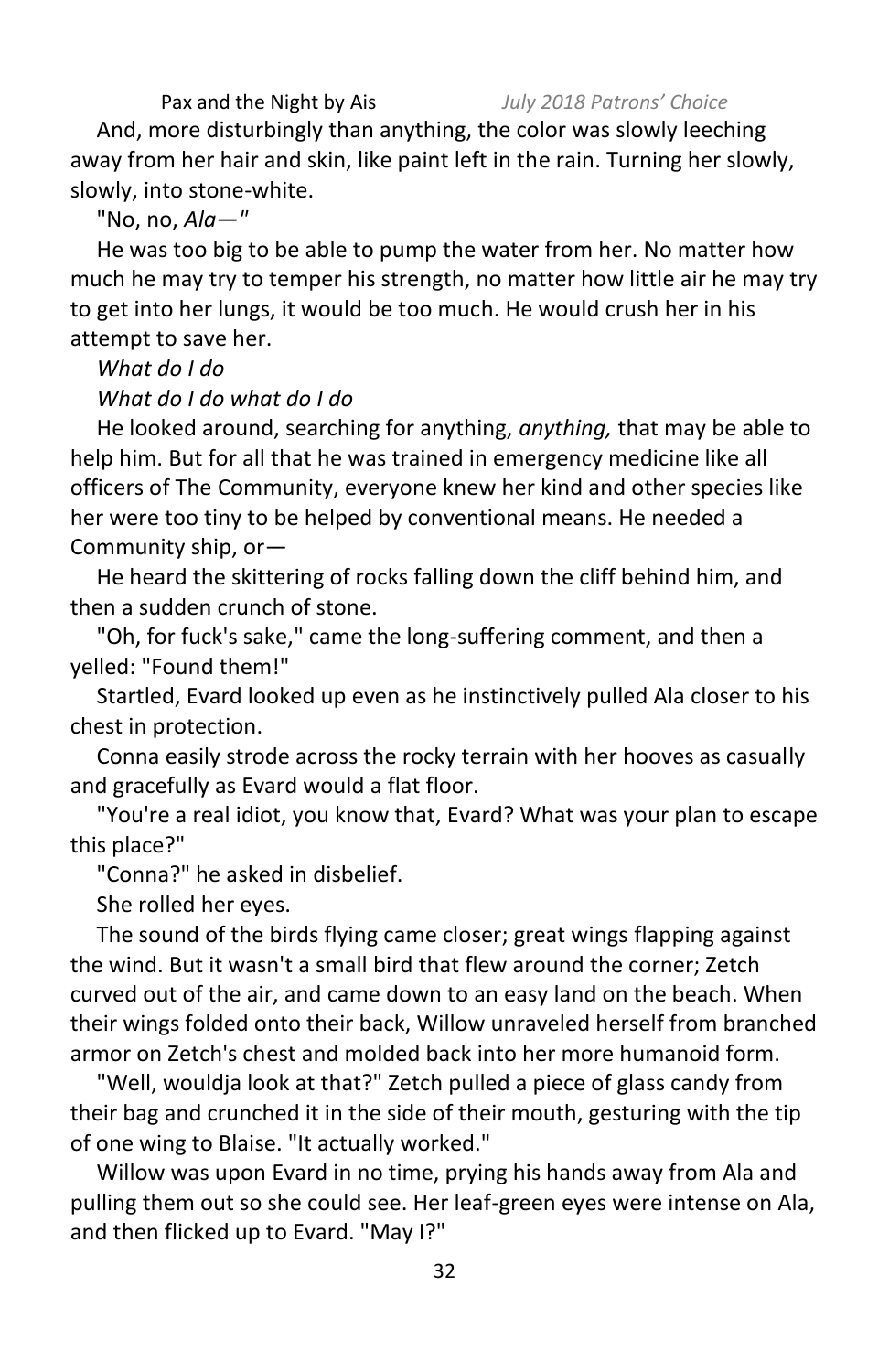He nodded blankly, letting her take Ala into the fold of her body, where her small form completely disappeared into the branches. Flowers bloomed and died in waves around where Ala had gone. Willow turned and settled herself onto the edge of the rock, so her roots could flow deep into the water and suck up nutrients while she worked.

Conna leaned forward with her hands braced on her thighs. The wind lifted and fluttered her dress and her braids along with it. "How much longer do you think it will take?"

"Wh—what?" Evard managed.

She looked up at Evard from beneath her brows. "For him to reset into this form and wake."

"I don't... know...." He looked around blankly, still trying to process this. Part of him began to wonder if he was hallucinating, or if perhaps he'd never survived the initial fall.

"Nah," Zetch said lazily, as if they could read Evard's thoughts. "You made it. You're just predictable."

"When we couldn't find you, we knew what you must've done." Conna knelt next to Blaise, and placed a hand on his shoulder as if to reassure herself he was there. "Willow felt you both come down. We wanted to come sooner, but—"

"Your sister," Zetch said dryly.

Evard nodded automatically, but then the severity of the situation finally, fully sank in as his adrenaline slowed. He turned to them, eyes widening.

"What are you doing here? If they find out—"

"Relax," Zetch said easily, and crunched another candy. "They won't."

"Not right away, anyway. We need to get back as soon as Ala's stable." Conna peered up at the sky, her hand shading her from the sun. "Our mediship will be visible to them in about twenty minutes if we don't move."

"It'll be fine. Once Willow has enough water, we can—"

"We aren't going back."

Zetch and Conna both looked in surprise at Evard's announcement.

*"What?* Are you kidding me? You got Blaise!" Conna shook Blaise lightly on his arm. "Why would you ever—"

"Ala helped me, so I promised her we'd find Clara."

That made them all go silent. Conna looked intensely uncomfortable and looked to Zetch, who quirked an eyebrow.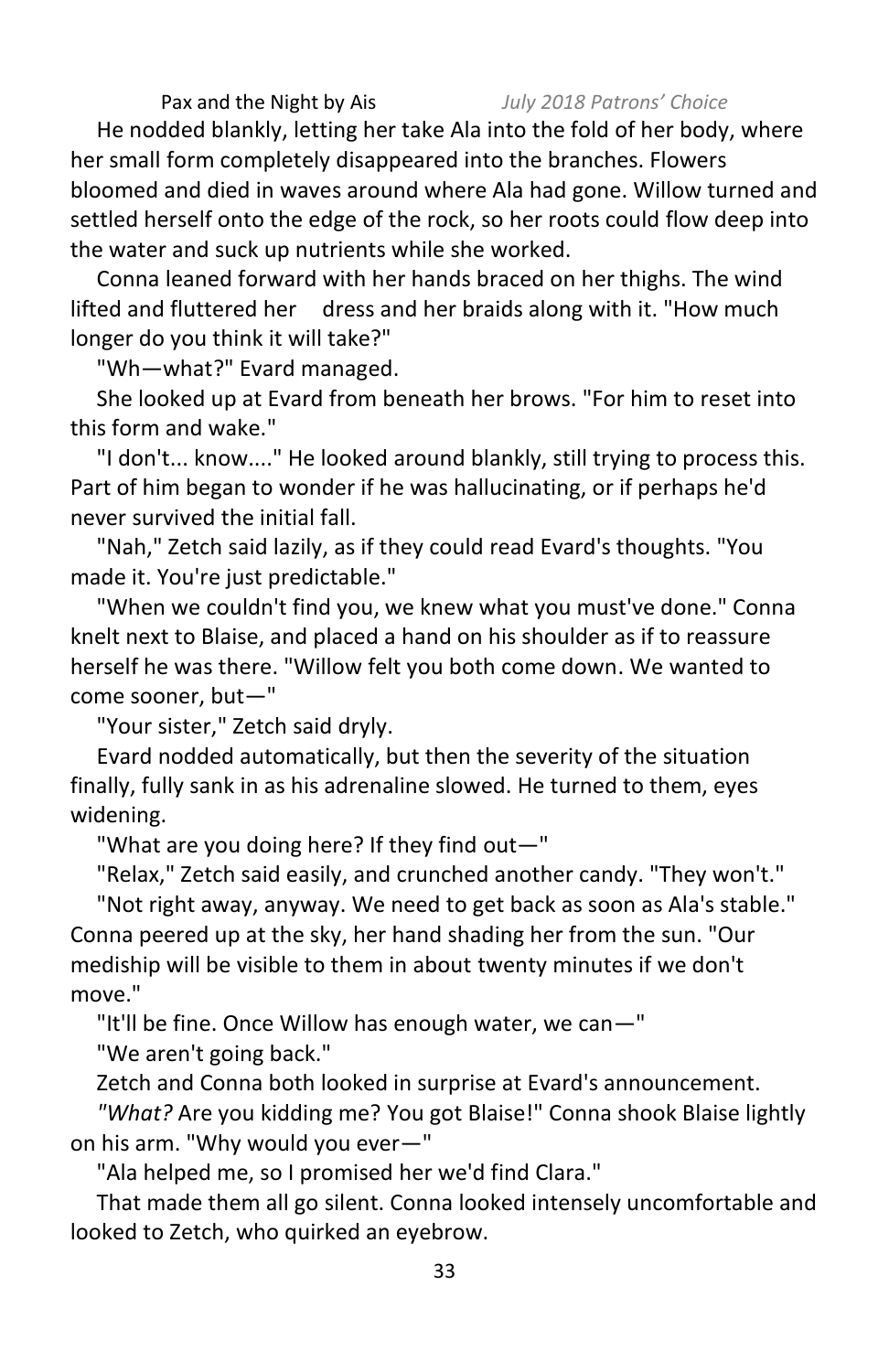"Pax 880 is—"

"Forbidden," Evard said impatiently, "I know. But she risked herself—" "Missing," Zetch finished firmly.

Evard stared at them. "What?" Zetch met his eyes evenly, so he turned to Conna. She got a sad look on her face and looked away. *"What?"* Evard demanded. "It's a fucking planet! How could it go missing?"

Zetch shrugged.

"Yeah," Conna said, "we don't know, either. It was the reason The Community was so slow to respond regarding Pax 925. Apparently, a whole swath of similar planets have disappeared."

*"What?"*

"They don't know why yet, so they're telling all the ships to return from missions on any planets anywhere in the same range of demographics." Zetch pointed around them with an empty candy stick. "Like this one."

"Wait. Wait, wait." Evard rubbed at his temples and held the other hand out to stop them. "You're saying 'disappeared' and 'missing'... not destroyed?"

"Yep."

"But... when?"

"They've been flipping out of existence one by one lately, apparently." Zetch flicked one wing out and then back in, and settled onto their haunches more easily.

"Would've been nice to tell people entire fucking civilizations and species are disappearing," Conna muttered under her breath.

"Guess it was too much of a bother to tell anyone about it," Zetch said with a one-shouldered shrug.

"Are any of them your planets?" Evard asked, aghast.

"Nah, mine's probably fine," Zetch said.

Conna looked away. "Mine's okay so far, but..."

But it met the demographics.

And, Evard realized with slowly dawning horror as he looked around Pax 925, so too would many of the human worlds. After all, the fact that he could stand here and breathe without any apparatus meant this world already on its own was close enough to his native planet to compare. And the fact that water, wind, sky, stone, it all behaved similarly here as it did on his homeworld...

"What are they doing about it?" Evard turned back to the others with sharp eyes. "What's the plan?"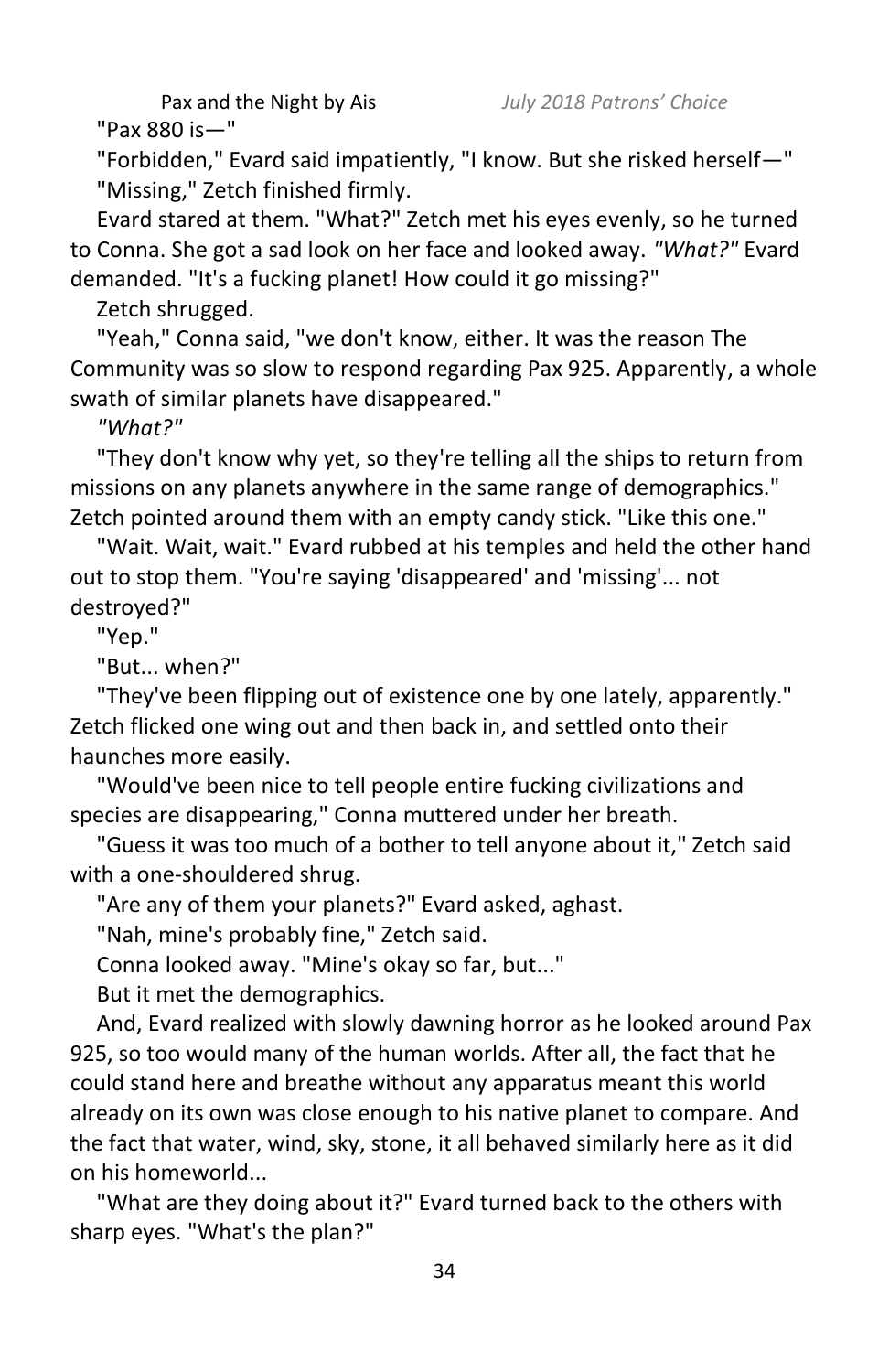"Ice everyone out and do nothing, seems like." Zetch stood up and stretched, their wings straightening behind them. They yawned. "You know, the usual."

Evard looked at Conna. "And you're all okay with that?"

"Of course not," Conna snapped. "But what can we do?"

"I'm not going back to do nothing," Evard said sharply. "I promised Ala we'd find Clara. I thought it was a question of finding her on the planet, but now apparently we need to find the entire goddamn *world* she was on, too."

"Yeah?" Conna challenged. "And how do you plan to do that, with no ship, no crew, no idea of what's happening?"

"Blaise, Ala, and I can handle a ship, if we find one. Everything else, we'll figure out. The only thing we need..."

"Is for us to get you off this rock." Zetch tipped their head back and forth, cracking their spine. "Which we already planned to do."

"But I can't ask you to come with."

"Ha!" Zetch grinned, showing off all their razor-sharp teeth. It felt like a mild threat. "You couldn't make me if you tried, human. I'm going back to the ship."

"Sorry, Evard, me too." Conna stood up and crossed her arms. "I have to be somewhere that will give me updates on my world. I need to know if I can press for evacuation, or help..."

"And Willow?" Evard ventured.

Conna looked heavy-eyed at Willow. "I think of all of us she would want to come the most, but I don't know if she can. They will look for her. The healing skills of her kind..."

Were unmatched in any other species. He knew. They were the only species that knew how to heal any other species, and wouldn't find themselves helpless and hopeless like he had only minutes earlier.

Evard felt a restless mix of emotions at that; relief that he wouldn't be dragging anyone else into potential excommunication, but also a bit of sadness and frustration that they weren't even going to try. He swallowed. *Was* this a stupid idea?

Should he bring Ala and Blaise back to The Community right away? He looked down at Blaise, his form nearly back to normal. But he couldn't.

The Community had already abandoned Blaise once. They were open to changelings, because the changeling world was part of The Community,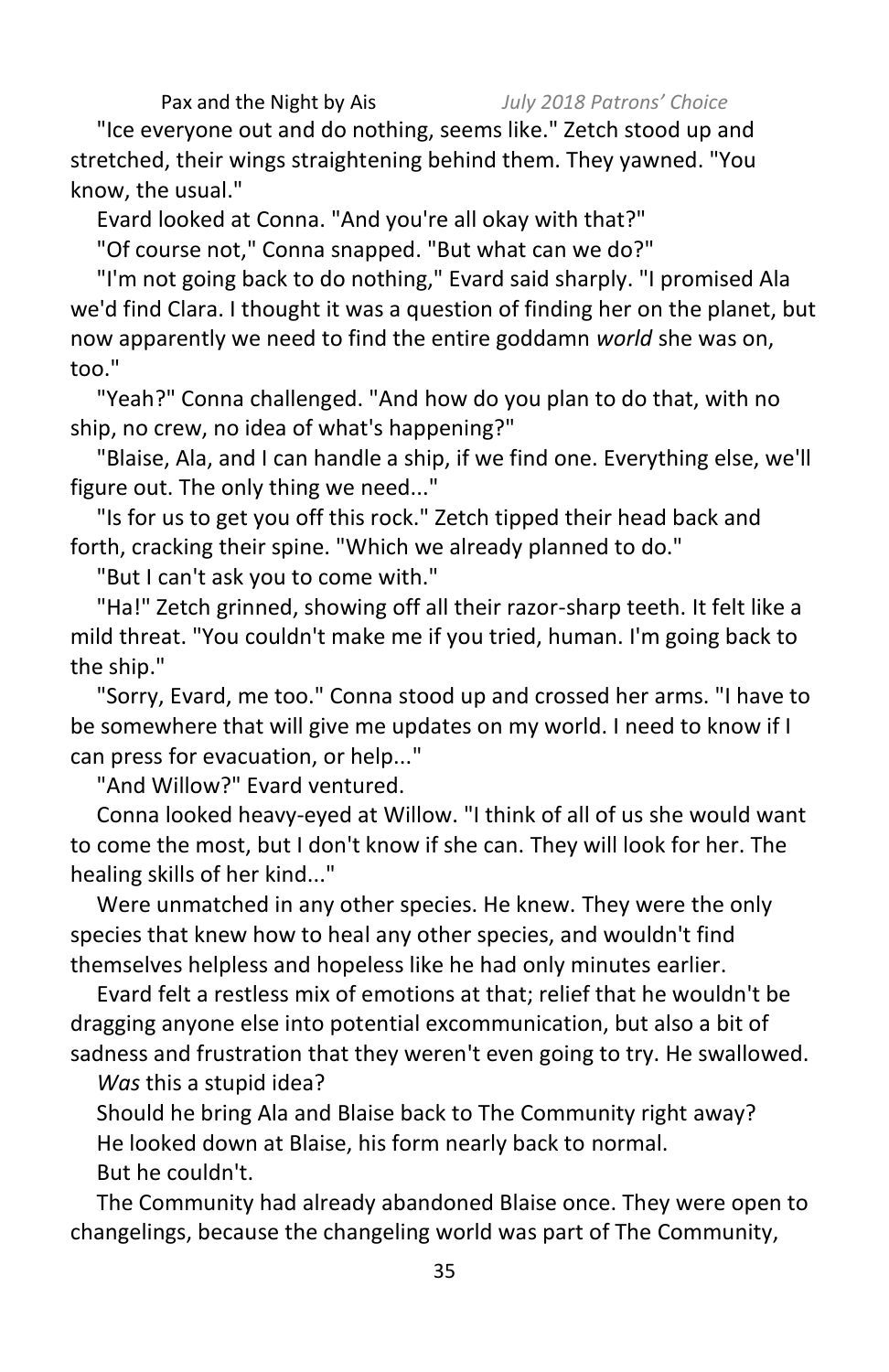but no one was fully comfortable around changelings there. They could be anyone and anything. There was a question in most species' minds when confronted with them — wondering if they could be trusted. Wondering if they ever, fully, knew their true form, or true intentions.

Would The Community question the fact that Blaise had shifted into a merperson for some length of time? Would they ask too many questions about why he had been in stasis — an answer even Evard didn't know? Had Blaise helped with the plans to roll Pax 925 into the fold, or had he hindered it? Without being able to understand the merpeople's language or anything they had said, Evard didn't have nearly enough information about what had happened down here to know if Blaise would be safe back on the ship once he awoke.

And Ala... She had deliberately left to help Evard. Willow, Zetch, Conna — they may be able to get away with the excuse that they came down to save a Community officer by helping Evard. But Ala would have a harder time arguing that. If Clara wasn't a goal, she may have tried. But the fact was, Ala wanted to find Clara, and Evard had promised to help.

What would Ala do when she was saved by Willow, and learned Clara was gone, and so too was the world she had been on?

What would happen to *this* world if it, too, disappeared?

Would the merpeople who helped them be safe, or was everyone killed on the missing planets?

There was no way he could go back. He didn't hate The Community; they had saved his family and his planet. But they moved too slowly, and didn't communicate enough.

Maybe he wouldn't be able to achieve anything on his own with Ala and Blaise, but he didn't think it would be a worse waste of his efforts than going back to the ship and pretending he didn't know or care about any of this.

"You must leave."

It was Willow with her gentle rustling-leaves voice. Her roots retracted from the water and formed her flowing skirt once more. She stood, and approached Evard. She held one hand out, and from her upturned palm, a beautiful flower grew as a bud, and then bloomed. In the center was Ala, curled in a tiny ball on her side.

She was breathing, and color was back in her form: the pale green of leaves and grass, now, fluttering in the wind.

Evard let out a breath he hadn't realized he'd been holding.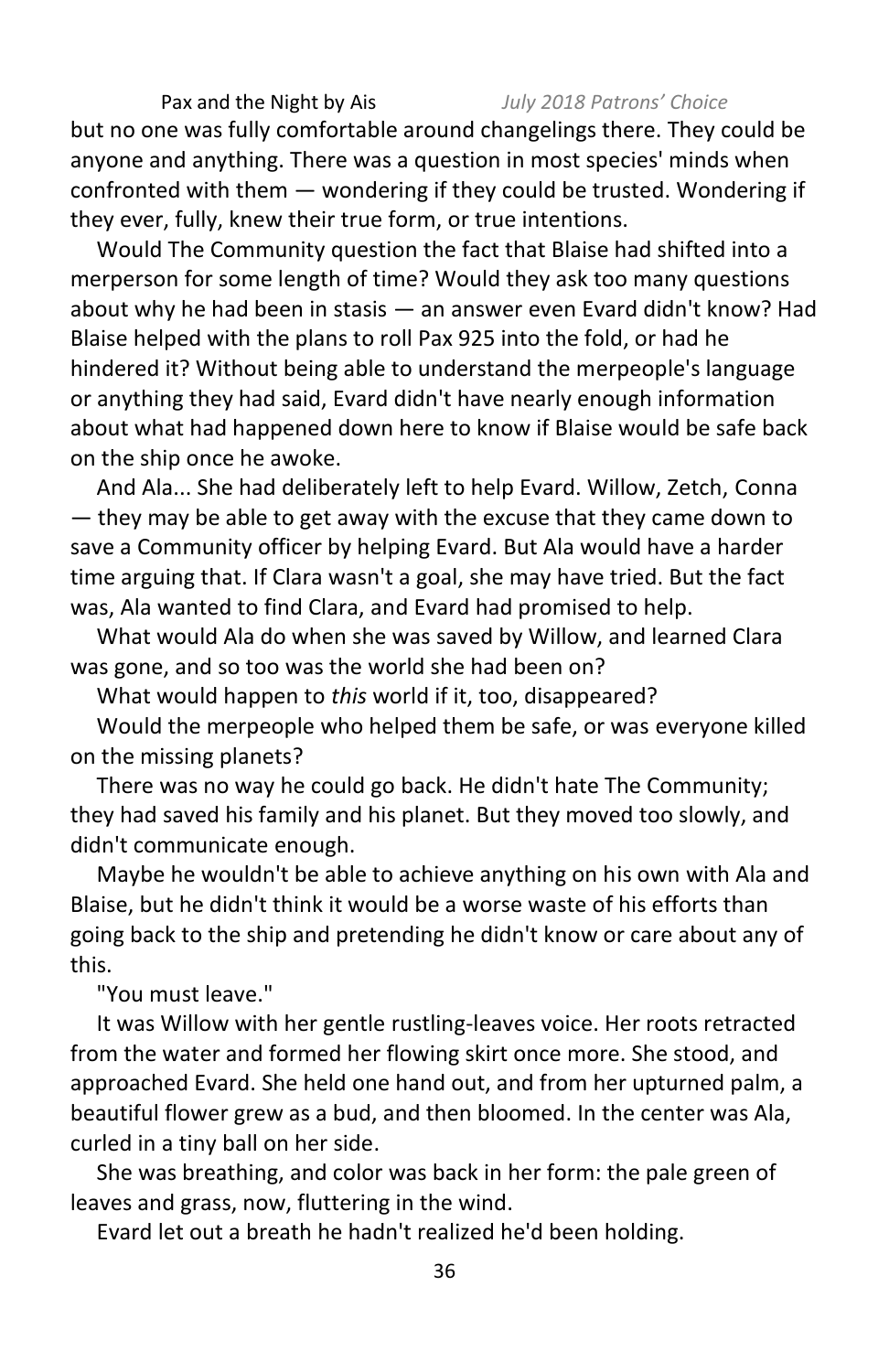Gently, he held out his hands, intending to take Ala from her, but she shook her head and let Ala disappear once more into the flower. "Will she be alright?" Evard asked worriedly.

Willow nodded, and then pulled a rope of flowering vine from her hair. She held it out to Evard and he took it without question. The moment it touched his hand, it snaked up his arm and wound around his wrist and forearm into a wide bracelet, or maybe a wooden armor plate. He jumped, startled, holding his arm up to look at it from different angles.

"If you need help healing others or yourself, please use this." Willow gestured to the vine. "It will last as long as the flowers bloom. If you give it water and love, that will be a long time. Longer, perhaps, than you."

Evard quirked an eyebrow. "Are you saying you think this is a suicide quest?"

Willow smiled slightly. "No. I am saying the lifespan of a human is but a blink for my kind. If you treat that well, it will live as long as one such as I, which is a very long time indeed to your kind."

"Oh... Thank you, Willow." Evard held the vine up to the light, and could see the flowers blooming and closing lazily. "Why have I never seen or heard of this before?"

This time, her smile was full. "Because we do not give pieces of ourselves out to just anyone."

Evard felt his heart twist. He looked down. "Thank you," he said again, quietly this time. The relief at knowing he could help next time Ala or Blaise were hurt was overwhelming. "But how do I use...?"

She tipped the end of one vined finger to his lips and then back to her mouth with a quirk. "You will know, when the time is right." She folded her hands in front of herself where they formed one line, like a dress with sleeves so long it hid her fingers. "We must return. Soon, they will notice our absence."

"You're gonna need a ship," Conna told Evard.

"I know."

Conna smirked. "Good thing we brought one for you."

Evard snapped his eyes to her and then the others. "How—"

"Like I said—" Zetch flashed their sharp teeth again, more playful this time. "Predictable."

Evard looked up at the sky. "Then, how—?"

Zetch scoffed and came up behind Evard. "Humans," they said dismissively, and grabbed Evard around the middle.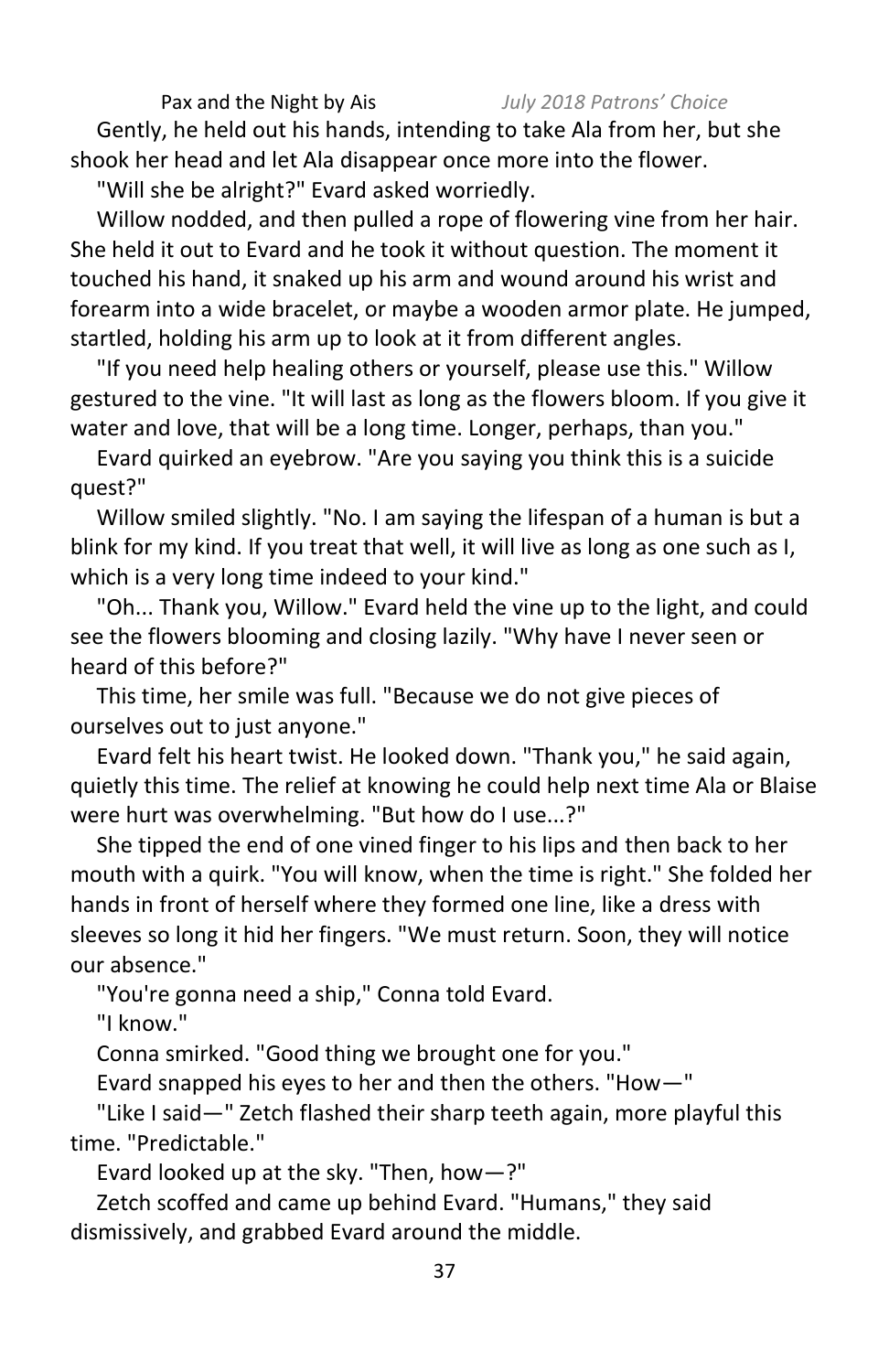Before Evard could speak, he was yanked up into the air to the beating of Zetch's great wings. He screamed as the land swept away beneath him; as the massive, mountainous island and the endless deep sea that had held him captive were both turned miniature from his new vantage. His feet dangled into the violet sky, and kicked into the misty dampness of the clouds. He gripped Zetch's arms like a lifeline, and felt both giddy and terrified at once. It came out in some sort of half-shout, half-laughter.

From the corner of his eye, he saw Zetch smile.

Almost before he could comprehend the changes, Zetch banked hard and the laughter became another scream. Evard squeezed his eyes shut, felt too nauseated from the ebb and pull on his body, and snapped his eyes open again just in time to scream once more when he saw the mediship coming in too fast. He had a full-body flinch, shrinking back against Zetch and gripping his arm like claws.

A massive *thunk* rattled Evard's bones, and he squinted.

Zetch casually had Evard in one arm, and clambered up the side of the mediship with his remaining hand and feet, crawling along as easily as Evard would have the floor. This, despite the fact they were fighting gravity, and the currents of the wind.

Zetch got to the top of the ship, leaned forward to open a hatch, and dumped Evard down inside. Evard landed with a startled wince onto a padded chair in the mediship, and looked up. Zetch flashed their wicked teeth, and then was gone in the closing of the hatch.

Evard's mind wheeled with all the changes that happened so fast, but his training took over. He got out of the chair, and went to the nearby console to search for other ships on this one. He learned they had docked one of the collection pods on this ship.

He felt a smile stretch his lips. "Clever bastards."

He left the console and headed back toward the hangar where he found the pod fully stocked once he got inside. It was a collection pod; one of the most rudimentary and ubiquitous small ships out there. It was made to be manned and lived in by multiple people for long periods of time, and was designed primarily for trash and debris collection and recovery. It had all the things a ship would need — capability of space travel, a bathroom, a kitchen, a storage area, a sleeping area, collapsible mechanical arms they could use to pull things from space without having to leave the pod... it was even built to the highest level of protection and strength, since collection pods were more likely than any other ship to be hit by debris or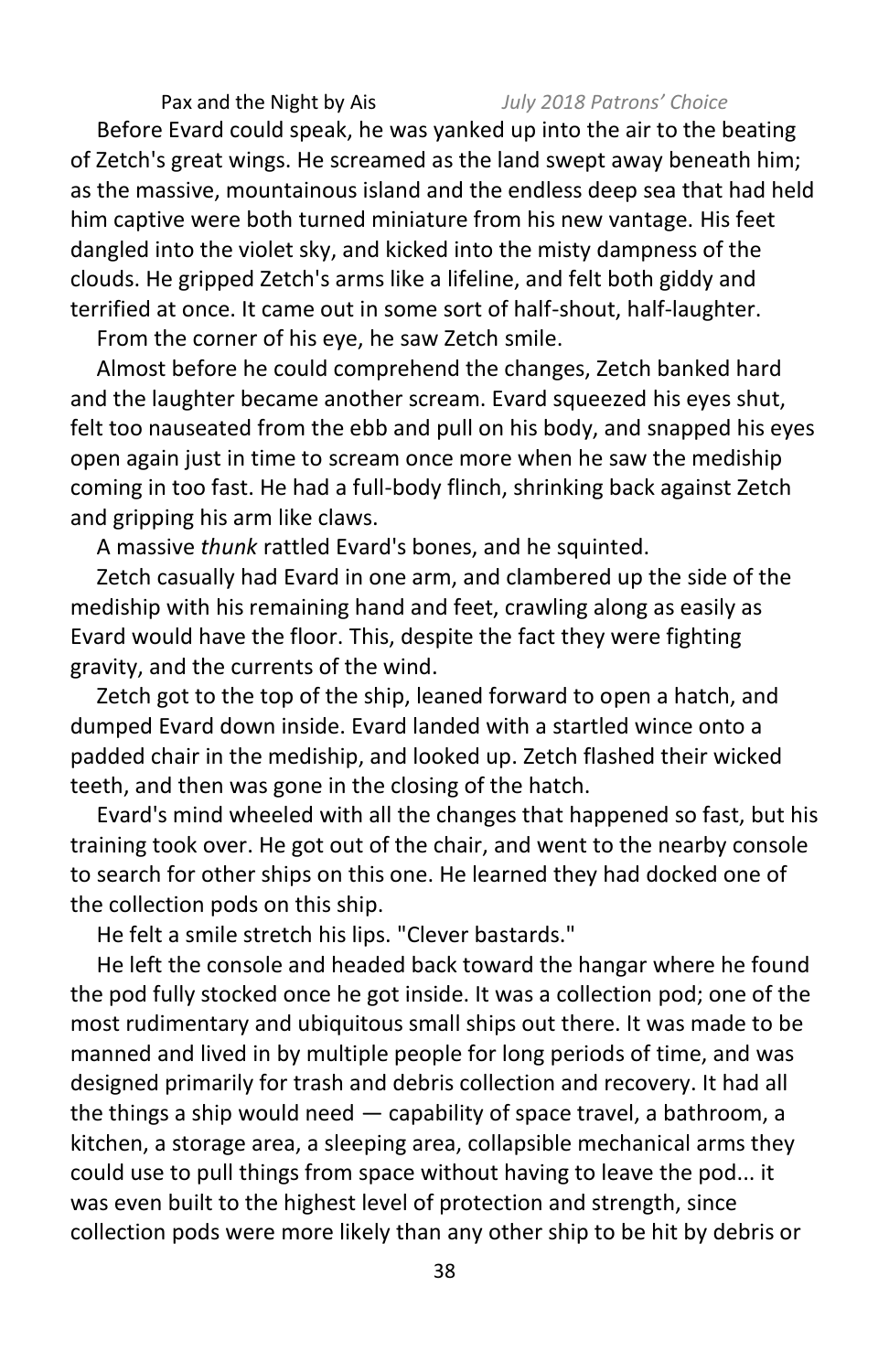Pax and the Night by Ais *July 2018 Patrons' Choice* battered around in the course of its daily work.

What it *didn't* have, and what made it therefore generally not a threat to others and very easy to look past, was any sort of weapon system, and any sort of naming or numbering designation like larger ships would have. Collection pods only had internal numbering in their coding that could be found when linked up to a larger system, but when floating around space it wasn't possible to easily designate between them. And no one ever needed to bother, because the main ships that collected the collectors were fully automated, and roamed space pulling in collection ships only when they needed repair or when they needed to dump their load to return to their job.

Which meant if he, Ala, and Blaise were in this, they would be all but invisible to others even if they were right in their view. After all, no one really paid much attention to the garbage cans around them, unless there was something wrong with it.

And Evard would make sure nothing would ever seem wrong.

He heard movement and sounds distantly, and crawled back out of the pod in time to see Willow approaching. She had Blaise in one arm, and Ala in the flower in her other. She handed Ala over to Evard, and carried Blaise with her up onto the ship. They got both of them settled into their beds, and then he followed Willow back down off the pod back onto the mediship.

"Were you able to assess Blaise?"

She nodded. "He will be fine, physically. I healed what I could along the way, but have no time to finish. You may need to finalize his care, yourself."

"I will." He touched the flowering vine on his arm. "Thank you again."

"It is the least I could do. I'm sorry only I can't join you."

"No, Willow, you've already done more than enough. They're going to need you on the main ship."

She tilted her head forward with a demure smile. "I will do my best."

"And—" Here, he had to pause, because his voice choked in his throat. He had been trying not to think about this too much, because once he took this step he didn't know what the future would hold for them. "And, Evame—"

Willow touched Evard's cheek. He felt the rustling of her leaves as a balm against his tattered heart. "I will be there with her. We all will. She will be safe."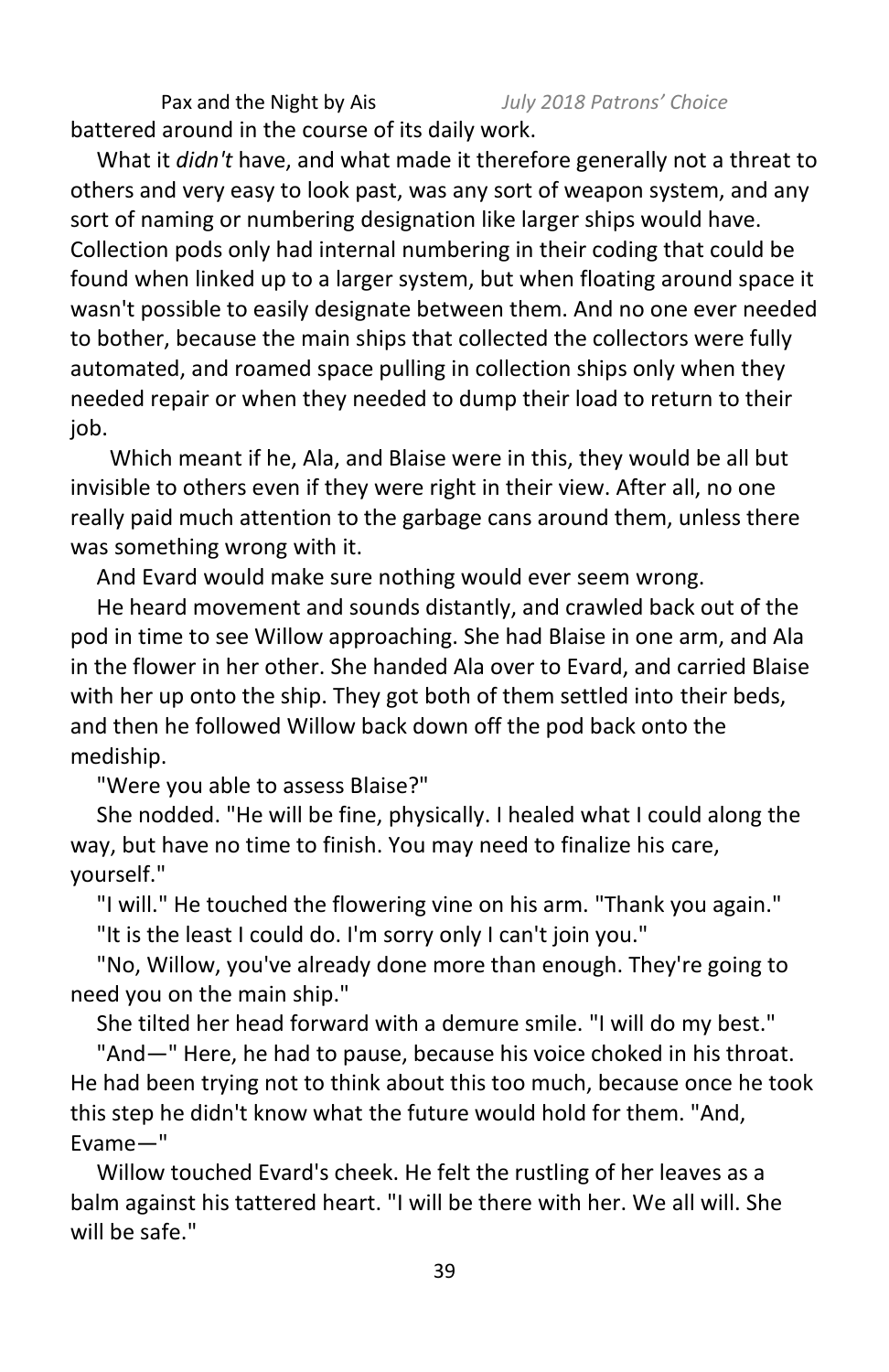Evard nodded, and lifted his hand to hers, holding her there a moment to find solace in her stable and comforting form. For the first time, he realized that her flowers that seemed to quietly bloom and close were doing so to the beating of an old and genial heart.

"Thank you," he whispered, once more.

She smiled and gently pulled her hand from his. She stepped back, and rested her hands at her lower stomach.

"Be safe."

"We will," he promised her. "You all too."

"We will."

Evard looked up and past her, to the empty hangar. Conna and Zetch were no doubt operating the mediship, probably already coming up with the best flight back to avoid detection and give Evard a chance to leave in the pod at the best trajectory.

"Tell them goodbye for me?"

Willow smiled. "You will see them again. Perhaps you can save that energy to tell them hello at that time, instead."

He couldn't stop a smile in return, and chuckled lowly. "Alright. I will." Evard moved back into the pod, watching Willow until he could no longer see her, and then he turned his back on her and The Community while he focused on the future instead. He closed the pod doors, double-checked everything was ready, then settled himself into the captain's chair.

He had never wanted to be a commander of a ship, like his sister. From the moment their planet had joined The Community, the triplets had quickly learned they had different goals. Evat hadn't been interested in joining The Community as an officer at all and so hadn't, but Evard and Evame had. Evame wanted to raise ranks, get to the top, become the best. Evard just wanted to enjoy himself, and meet new people.

Evame was the commander of their ship, and had always outranked him. For the first time, Evard was going to call the shots all on his own. For the first time, he alone was going to make the decisions.

For the first time, the universe was at his beck and call.

Sitting there in the captain's seat, he got a thrill at that knowledge. It started in his stomach, and fluttered up to his heart, stuttering it into a new beat.

This would be the melody of his new life. No rules, no laws, no restrictions.